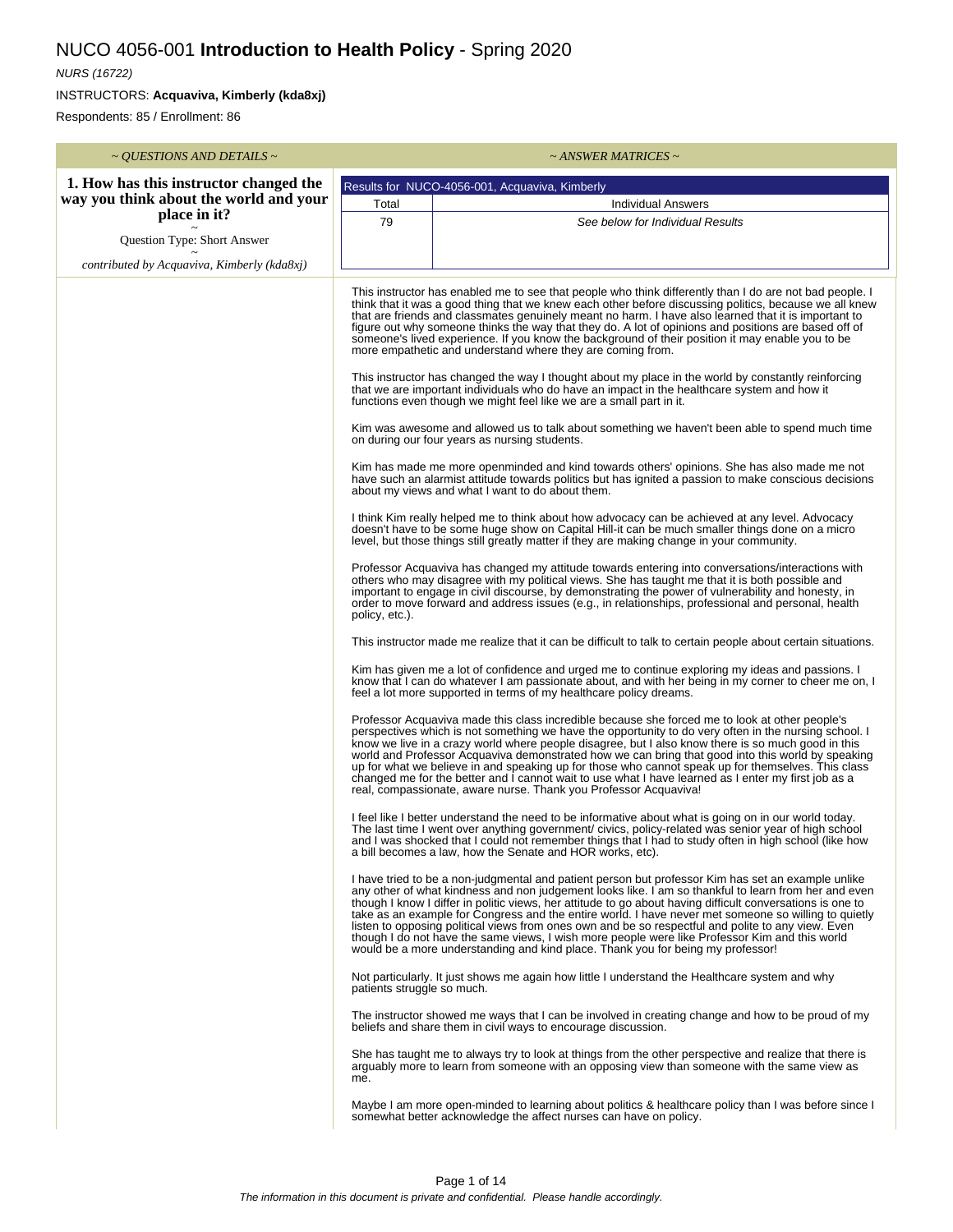| $\sim$ QUESTIONS AND DETAILS $\sim$ | $\sim$ ANSWER MATRICES $\sim$                                                                                                                                                                                                                                                                                                                                                                                                                                                                                                                                                                                                                                                                                                                                                                                                                                                  |
|-------------------------------------|--------------------------------------------------------------------------------------------------------------------------------------------------------------------------------------------------------------------------------------------------------------------------------------------------------------------------------------------------------------------------------------------------------------------------------------------------------------------------------------------------------------------------------------------------------------------------------------------------------------------------------------------------------------------------------------------------------------------------------------------------------------------------------------------------------------------------------------------------------------------------------|
|                                     | Kim was just an inspiring professor as her stories and the way she grew up were fascinating. She has<br>such a bright outlook on the world and fights hate with kindness. She has made me think about the<br>world and how great people there can be in it.                                                                                                                                                                                                                                                                                                                                                                                                                                                                                                                                                                                                                    |
|                                     | She made me feel empowered and that my voice matters, even though I hold a few beliefs that put<br>me in the minority in my class.                                                                                                                                                                                                                                                                                                                                                                                                                                                                                                                                                                                                                                                                                                                                             |
|                                     | the importance of following elections                                                                                                                                                                                                                                                                                                                                                                                                                                                                                                                                                                                                                                                                                                                                                                                                                                          |
|                                     | Yes, this class has allowed me to be much more understanding and one minded of those with<br>different political views then my own.                                                                                                                                                                                                                                                                                                                                                                                                                                                                                                                                                                                                                                                                                                                                            |
|                                     | I walked into this course thinking that I was going to be miserable as a more conservative individual.<br>However, much to my surprise, I really enjoyed this course. Kim highlighted pertinent information<br>about all sides of the political spectrum, not just her own. I appreciated her willingness to expose her<br>bias, while also appealing to students who have different views than herself. I also enjoyed her<br>personal anecdotes because for most of my life, I grew up around people who looked and acted just<br>like me. I would often think that people of different backgrounds were just athose peoplea and that it<br>didnât matter what affected them because it didnât affect me. Kim really helped me to put it in<br>perspective, that these issues matter because they do affect other people and I feel that I am now<br>more cognizant of that. |
|                                     | None of my opinions about my role in policy changed, but I did learn a great deal about larger forces<br>at play.                                                                                                                                                                                                                                                                                                                                                                                                                                                                                                                                                                                                                                                                                                                                                              |
|                                     | Dr. Acquaviva has absolutely changed the way I think about the world. I now strive to find similarities<br>between myself and others, rather than dwell on our differences. I also better understand that a me<br>vs. them mindset is not only challenging but completely unproductive.                                                                                                                                                                                                                                                                                                                                                                                                                                                                                                                                                                                        |
|                                     | Nurses are the largest member of the healthcare structure and there are more ways to be politically<br>involved than I thought.                                                                                                                                                                                                                                                                                                                                                                                                                                                                                                                                                                                                                                                                                                                                                |
|                                     | I think that my view of the world was changed more by my classmates than the instructor, which is the<br>way that I think it should be.                                                                                                                                                                                                                                                                                                                                                                                                                                                                                                                                                                                                                                                                                                                                        |
|                                     | This instructor has challenge my perspective on the topic of health policy. Before the class, I thought<br>that bed side nurses were not represented in congress. However, after this class, I realized the<br>importance of challenging difficult policies within the workplace or an organization. Policies are made<br>by people and they can be changed when people come together                                                                                                                                                                                                                                                                                                                                                                                                                                                                                          |
|                                     | Yes, Dr. A has been able to show different perspectives of political views in the classroom which was<br>supper helpful. I think that there was good emphasis on saying that there are great people in all<br>political parties. Stereotypes were taken away and people were viewed as good people who just<br>share different views.                                                                                                                                                                                                                                                                                                                                                                                                                                                                                                                                          |
|                                     | This instructor is Amazing. Kim is one of the best professors I have had an was a joy to engage with.<br>She brought in stuff that we have never had the chance to discuss and quite frankly no professor has<br>had the guts to be willing to discuss. Kim really took off the kiddy gloves and made us engage as real<br>people and deal with real issues that are important and matter. I think a lot of people are way better<br>off because of her                                                                                                                                                                                                                                                                                                                                                                                                                        |
|                                     | Everything is inherently political                                                                                                                                                                                                                                                                                                                                                                                                                                                                                                                                                                                                                                                                                                                                                                                                                                             |
|                                     | Has expanded my view on the role of nursing and the intricacies of health policy making.                                                                                                                                                                                                                                                                                                                                                                                                                                                                                                                                                                                                                                                                                                                                                                                       |
|                                     | I think I am a very valuable part of the state, country and world. It is important to exist in a place with<br>varying ideas in order to have productive conversations.                                                                                                                                                                                                                                                                                                                                                                                                                                                                                                                                                                                                                                                                                                        |
|                                     | Dr. Acquaviva has made me think more open-mindedly and become more aware of what is going on<br>around me, both in smaller community context as well as world context. She has been a great<br>example of someone who wants to hear both sides of every story and strives to be as understanding<br>as possible.                                                                                                                                                                                                                                                                                                                                                                                                                                                                                                                                                               |
|                                     | Kim opened my eyes to different perspectives and helped me build techniques to talk about this<br>differences with others.                                                                                                                                                                                                                                                                                                                                                                                                                                                                                                                                                                                                                                                                                                                                                     |
|                                     | This instructor made the MOST inclusive academic environment that I have been apart of. She made<br>every student feel as though their input, views, positions were all important even if they did not align<br>with hers and made sure everyone could learn even if it was differing from our own. She has<br>empowered me to know that there are so many ways in which I can be involved and influence policy<br>and the world around us. We decided to be nurses to help but we learned much more about ways we<br>could help from that position of a nurse and with our own positions as our own person.                                                                                                                                                                                                                                                                   |
|                                     | She allowed for a very open platform for discussion. She also made every idea and opinion feel like a<br>valid one even if you knew it didn't necessarily align with her beliefs. She also did a really good job of<br>presenting ideas and then trying to make us defend the other side.                                                                                                                                                                                                                                                                                                                                                                                                                                                                                                                                                                                      |
|                                     | Through this course, I was able to hear and learn about many different experiences that shape the<br>opinions have about the world. I feel like I gained a better understanding of other people's viewpoints<br>and can see how sometimes we are more similar than I previously thought.                                                                                                                                                                                                                                                                                                                                                                                                                                                                                                                                                                                       |

She made me realize how many ways I, personally, can affect policy and create change.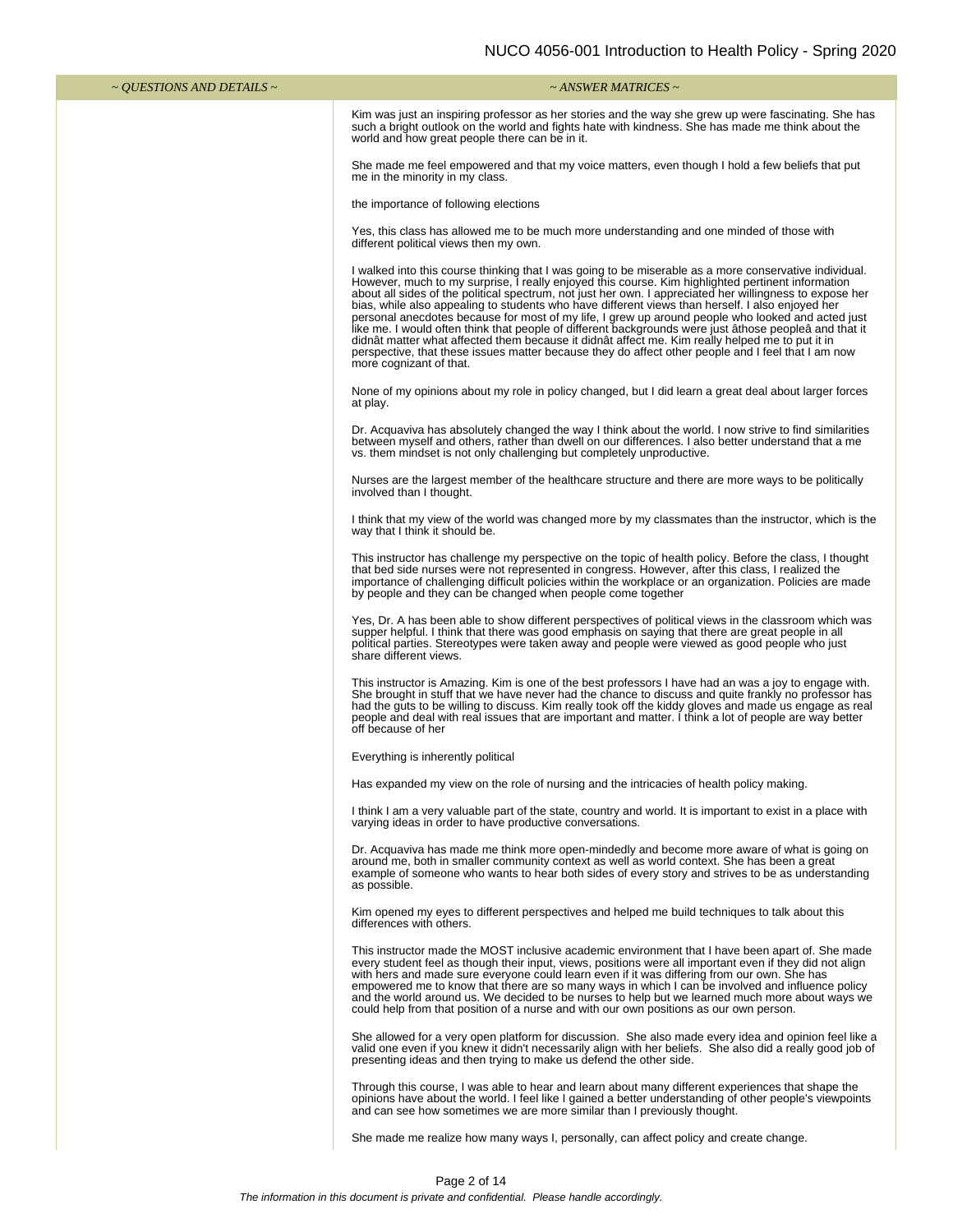| $\sim$ QUESTIONS AND DETAILS $\sim$ | $\sim$ ANSWER MATRICES $\sim$                                                                                                                                                                                                                                                                                                                                                                                                                                                                                                                                                                                                                              |
|-------------------------------------|------------------------------------------------------------------------------------------------------------------------------------------------------------------------------------------------------------------------------------------------------------------------------------------------------------------------------------------------------------------------------------------------------------------------------------------------------------------------------------------------------------------------------------------------------------------------------------------------------------------------------------------------------------|
|                                     | This instructor has opened my eyes on how to engage in healthy policy conversation as well as just<br>difficult/sensitive conversation in general. She taught us so much about so many things and was a<br>pleasure to listen to and learn from. I know that I can do so much as a nurse, and this class reinforced<br>that in a new way with new topics.                                                                                                                                                                                                                                                                                                  |
|                                     | I think it really opened my eyes to the amount of privilege I have compared to others. That made me<br>realize how grateful I am, but also caused me to act more cautiously in large groups.                                                                                                                                                                                                                                                                                                                                                                                                                                                               |
|                                     | I've always participated in politics so not too much of a difference                                                                                                                                                                                                                                                                                                                                                                                                                                                                                                                                                                                       |
|                                     | I feel like I am more likely to actively engage in policy and recognize that nurses have a huge<br>responsibility and role in health policy                                                                                                                                                                                                                                                                                                                                                                                                                                                                                                                |
|                                     | Professor Acquaviva expanded the way in which I think and process healthcare information from a<br>policy perspective. She worked hard to challenge us and teach us how to navigate through difficult<br>discussions.                                                                                                                                                                                                                                                                                                                                                                                                                                      |
|                                     | I would not say the instructor changed the way I think about the world and my place in but she did<br>provide perspective on how policy effects the world.                                                                                                                                                                                                                                                                                                                                                                                                                                                                                                 |
|                                     | This instructor helped me to realize that health policy is not out of my intellectual reach - policy is not<br>a practice reserved for politicians.                                                                                                                                                                                                                                                                                                                                                                                                                                                                                                        |
|                                     | Professor Acquaviva has students participate in discussions and activities that are both<br>uncomfortable and challenging. By engaging in this way I feel that I am more confident to share my<br>opinion of things, even in instances where my opinion is unpopular or in the minority. It has also made<br>me more accepting to others opinions, no matter how different they may be from my own or how I<br>may feel about them. She has also helped me to understand my responsibility for being informed and<br>an active participant in policy and change. I am more willing and better able to engage in difficult or<br>uncomfortable discussions. |
|                                     | I realize that I have far more impact as a nurse in promoting healthcare legislations and changes, and<br>it is important that I continue to do so.                                                                                                                                                                                                                                                                                                                                                                                                                                                                                                        |
|                                     | Keeping an opening mind was something that was really emphasized throughout the class. There<br>were assumptions that I would make about certain groups of people that I own up to and admit were<br>wrong. However, I truly appreciate her emphasizing the importance of keeping an open mind.                                                                                                                                                                                                                                                                                                                                                            |
|                                     | This class has helped me to become more aware of issues that other people are experiencing and<br>what others perceive as important. I enjoyed having a class that allowed us to talk about difficult<br>topics as a whole class. I think that as a result of this class I will be more aware and sensitive to what<br>my patients may be experiencing, and also know how to approach them without appearing<br>insensitive.                                                                                                                                                                                                                               |
|                                     | I was certainly challenged to defend my ideas and also listen honestly to other's ideas that go against<br>my own.                                                                                                                                                                                                                                                                                                                                                                                                                                                                                                                                         |
|                                     | I learned how important it is to consider the other side's perspective.                                                                                                                                                                                                                                                                                                                                                                                                                                                                                                                                                                                    |
|                                     | She showed me how much of a difference I can actually make for my healthcare profession and, in a<br>broader sense, for humankind. All it takes is finding a cause you care about and the passion will fuel<br>the rest.                                                                                                                                                                                                                                                                                                                                                                                                                                   |
|                                     | She made me think from many different perspectives. It is very easy to see the world from one<br>perspective, but this course allowed you to hear from peers and their point of view. I found it very<br>interesting and enjoyable. She also made me realize that there is always a need for advocacy, and<br>that it is very easy for me to stay engaged and active in policy.                                                                                                                                                                                                                                                                            |
|                                     | A main takeaway from this course that I can apply to the world and my place in it is to always keep an<br>open mind, even when it seems impossible to. Despite everyone coming from various walks of life<br>and lived experiences, it doesn't do one good to constantly be in denial of the other. I was always in<br>awe at how much awareness Professor Acquaviva was able to show towards both sides of an<br>argument, that it often made me wish more people in the world could think as openly and as rationally<br>as she did.                                                                                                                     |
|                                     | I already knew that there was an influence of health insurance and government policy on health<br>insurance, but she really opened my eyes to how influential it is and how important it is to be active in<br>policy creation. I've always seen myself as a good patient advocate but the way to be a great<br>advocate is to also be an advocate for policies that will help patients instead of hinder them from<br>receiving care.                                                                                                                                                                                                                     |
|                                     | Kim and this course expanded my view of nursing's scope of practice to include health policy, and<br>outlined clear ways that, as a nurse, I can and should participate in politics. Kim's notions of "calling<br>people in" and having civil discourse are valuable concepts that I will bring with me everywhere. I'm<br>grateful that, together as a class, we were able to navigate difficult obstacles around biases, labels,<br>and other stereotyping. I will remember these skills as I am part of a team and perhaps even a leader<br>in my future career.                                                                                        |
|                                     | We had not had much if any exposure really to politics related to health and me politics in general, so<br>she definitely opened my eyes to a lot more current events I need to educate myself about.                                                                                                                                                                                                                                                                                                                                                                                                                                                      |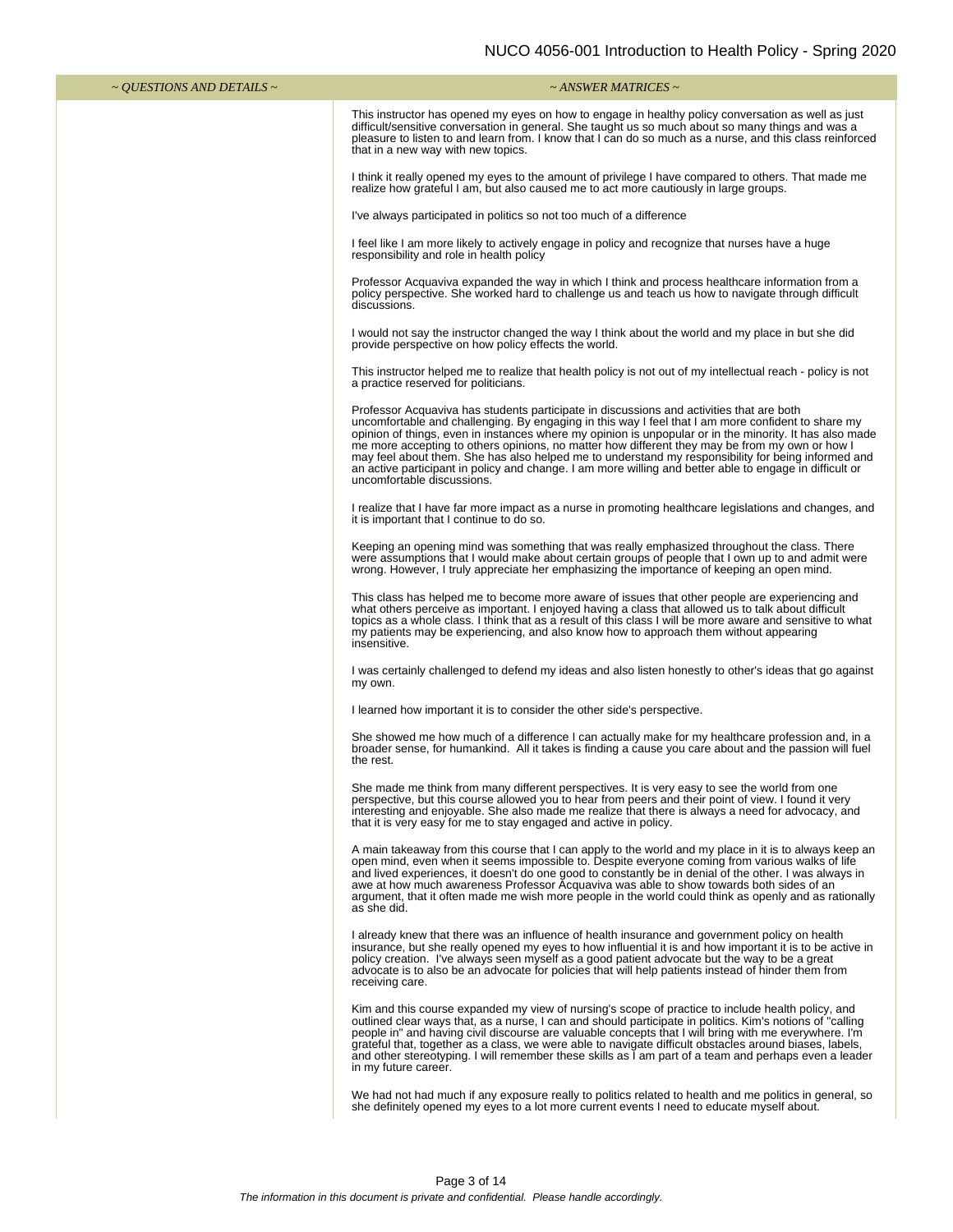| $\sim$ <i>QUESTIONS AND DETAILS</i> $\sim$ | ~ ANSWER MATRICES ~                                                                                                                                                                                                                                                                                                                                                                                                                                                                                                                                                                               |
|--------------------------------------------|---------------------------------------------------------------------------------------------------------------------------------------------------------------------------------------------------------------------------------------------------------------------------------------------------------------------------------------------------------------------------------------------------------------------------------------------------------------------------------------------------------------------------------------------------------------------------------------------------|
|                                            | I believe that an extremely important takeaway from this class was that we learned how to have<br>controversial discussions with our peers that were respectful. Many times people get into debates and<br>it turns into them becoming close minded or the other person feeling attacked, but we learned how to<br>listen and ask why someone might feel that way instead of just assuming. Everyone has different<br>beliefs and just because we identify with one political party does not mean we support everything that<br>party does.                                                       |
|                                            | Kim makes you feel like your voice actually matters, you don't get that in every class. It's important to<br>feel that as a student.                                                                                                                                                                                                                                                                                                                                                                                                                                                              |
|                                            | Kim has been one of the most thought provoking and caring professors at the University of Virginia.<br>Kim has broadened my perspective by teaching me to listen to other points of view that I may have<br>once written off due to unconscience biases I had not realized I had. After this course I know I will be<br>a better nurse, friend and neighbor.                                                                                                                                                                                                                                      |
|                                            | I just think I am always stepping on some thin ice, and it is extremely hard to be inclusive.                                                                                                                                                                                                                                                                                                                                                                                                                                                                                                     |
|                                            | This course has made me think more about healthcare policy and how I should engage with it as a<br>nurse. It wasn't something I had given much thought to before, but I now recognize the importance of<br>staying well informed and how I can advocate for patients from a policy perspective.                                                                                                                                                                                                                                                                                                   |
|                                            | I really liked how much this class emphasized civil dialogue and gaining an understanding of different<br>thoughts and opinions. It tended to foster an empathetic way of discussing opinions and beliefs that is<br>not always encouraged in society today.                                                                                                                                                                                                                                                                                                                                      |
|                                            | This instructor has taught me to be more patient with people who have differing opinions.                                                                                                                                                                                                                                                                                                                                                                                                                                                                                                         |
|                                            | The instructor changed how I view my involvement in politics                                                                                                                                                                                                                                                                                                                                                                                                                                                                                                                                      |
|                                            | I felt like there were some topics that were brought to light that I hadn't necessarily thought of often<br>before. I don't think it changed the way I think about any of it, just made it more apparent.                                                                                                                                                                                                                                                                                                                                                                                         |
|                                            | It helped me realize the vast amount of ways that I can get involved in policy and how policy affects<br>my profession. I have started to question policy choices, especially during this pandemic, that does<br>not involve the opinion of health care professionals. Policy has a major impact on our communities<br>and their health.                                                                                                                                                                                                                                                          |
|                                            | The instructor made an effort to discuss current events that were influencing nursing. The instructor<br>changed my thinking about political parties/beliefs to be more accepting of opposing beliefs.                                                                                                                                                                                                                                                                                                                                                                                            |
|                                            | I now believe that I can have an active role in policy making in our society. I do not need to hold a<br>prestigious position in government.                                                                                                                                                                                                                                                                                                                                                                                                                                                      |
|                                            | absolutely. without a doubt.                                                                                                                                                                                                                                                                                                                                                                                                                                                                                                                                                                      |
|                                            | This class has made me more aware of all the processes that are involved in creating public policy. I<br>think the instructor did a good job showing us how we can get involved as individuals as well as<br>nurses.                                                                                                                                                                                                                                                                                                                                                                              |
|                                            | This class made me want to be more active in speaking up against things that I consider<br>unreasonable or injustices.                                                                                                                                                                                                                                                                                                                                                                                                                                                                            |
|                                            | Kim has empowered me to start the conversations I used to shy away from. She has shown me that it<br>is not only important to discuss issues like policy, power, race, justice but to bring them to the<br>forefront of other people's minds. I am grateful to her and to this course for giving me the confidence<br>to enter these tough conversations.                                                                                                                                                                                                                                         |
|                                            | I cannot adequately explain the perspective Kim and her course has given me in regards to Public<br>Health Policy and life, in general. She's shown me new ways to open my mind to people in ways that I<br>wouldn't have otherwise considered and shown me how important and easy it is for all citizens and<br>health care providers to be actively involved in public health policy.                                                                                                                                                                                                           |
|                                            | I have a new perspective on health policy after taking this class - thanks to Professor Acquaviva, I am<br>now more knowledgeable about not only policy but also myself. Professor Acquaviva is one of the<br>best professors I have had because she taught me to view the world with more of an open mind and<br>to take into consideration different perspectives.                                                                                                                                                                                                                              |
|                                            | She has made me feel like I have a responsibility to actively participate in the world,                                                                                                                                                                                                                                                                                                                                                                                                                                                                                                           |
|                                            | I feel more charged to get involved in policy and make sure my voice is heard.                                                                                                                                                                                                                                                                                                                                                                                                                                                                                                                    |
|                                            | Yes. I really hated politics before this class and refused to talk about them most of the time. It was<br>very hard for me to even tell people which presidential candidate I voted for before this class becasue<br>my friends at UVA are overwhelmingly democratic and have very different lived experiences than me.<br>After this class I feel more able to have political conversations and I realize that whether I like it or not<br>politics are going to affect my profession as a nurse. Even right now, with the COVID outbreak politics<br>are playing more of a role than I thought. |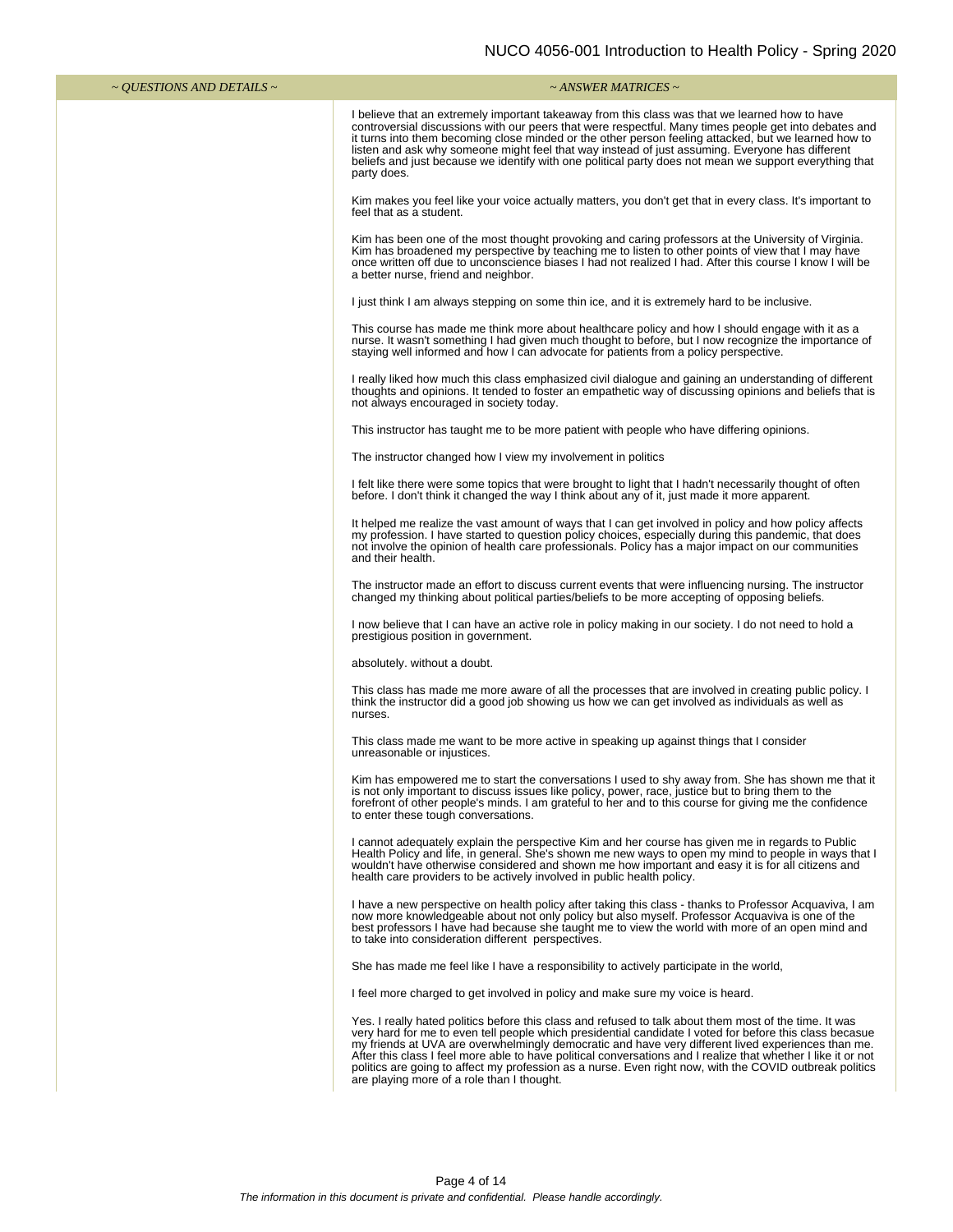| $\sim$ OUESTIONS AND DETAILS $\sim$                                                                                          |                                                                                                                                                                                                                                                                                                                                                                                                                                                                                                                                                                                                                                                                                                                                                                                                                                                                                                                                                                                                                                                                                                                                                                                                                                                                                                                                                                                                                                                                                                                                                                                                                                                                                                                                                                                                                                                                                                                                                                                                                                                                                                                                                                                                                                                                                                                                                                                                                                                                                                                                                                                                                                                                                                                                                                                                                                                                                                                                                                                                                                                                                                                                                                                                                                          |              |                                                           | $\sim$ ANSWER MATRICES $\sim$                                                  |                           |                 |                               |
|------------------------------------------------------------------------------------------------------------------------------|------------------------------------------------------------------------------------------------------------------------------------------------------------------------------------------------------------------------------------------------------------------------------------------------------------------------------------------------------------------------------------------------------------------------------------------------------------------------------------------------------------------------------------------------------------------------------------------------------------------------------------------------------------------------------------------------------------------------------------------------------------------------------------------------------------------------------------------------------------------------------------------------------------------------------------------------------------------------------------------------------------------------------------------------------------------------------------------------------------------------------------------------------------------------------------------------------------------------------------------------------------------------------------------------------------------------------------------------------------------------------------------------------------------------------------------------------------------------------------------------------------------------------------------------------------------------------------------------------------------------------------------------------------------------------------------------------------------------------------------------------------------------------------------------------------------------------------------------------------------------------------------------------------------------------------------------------------------------------------------------------------------------------------------------------------------------------------------------------------------------------------------------------------------------------------------------------------------------------------------------------------------------------------------------------------------------------------------------------------------------------------------------------------------------------------------------------------------------------------------------------------------------------------------------------------------------------------------------------------------------------------------------------------------------------------------------------------------------------------------------------------------------------------------------------------------------------------------------------------------------------------------------------------------------------------------------------------------------------------------------------------------------------------------------------------------------------------------------------------------------------------------------------------------------------------------------------------------------------------------|--------------|-----------------------------------------------------------|--------------------------------------------------------------------------------|---------------------------|-----------------|-------------------------------|
|                                                                                                                              | I think she has definitely made an impact on how I think about the world and my place in it. She really<br>made us feel like we all could make a difference, whether that be locally or nationally, and gave us<br>the resources to do so. She also made me realize the importance of talking to people with opposing<br>viewpoints and opinions. Having conversations with people who have different viewpoints is vital and<br>allowed me to not necessarily change my stance, but to gain a greater understanding of where<br>another person is coming from and their thought process behind their opinion.<br>Kim really exemplified maintaining her beliefs while engaging warmly with othersâ beliefs. She also<br>modeled how to engage in political conversation.<br>Made me contemplate other people's views more and recognize each person can contribute.                                                                                                                                                                                                                                                                                                                                                                                                                                                                                                                                                                                                                                                                                                                                                                                                                                                                                                                                                                                                                                                                                                                                                                                                                                                                                                                                                                                                                                                                                                                                                                                                                                                                                                                                                                                                                                                                                                                                                                                                                                                                                                                                                                                                                                                                                                                                                                     |              |                                                           |                                                                                |                           |                 |                               |
| 2. Please indicate the extent to which                                                                                       |                                                                                                                                                                                                                                                                                                                                                                                                                                                                                                                                                                                                                                                                                                                                                                                                                                                                                                                                                                                                                                                                                                                                                                                                                                                                                                                                                                                                                                                                                                                                                                                                                                                                                                                                                                                                                                                                                                                                                                                                                                                                                                                                                                                                                                                                                                                                                                                                                                                                                                                                                                                                                                                                                                                                                                                                                                                                                                                                                                                                                                                                                                                                                                                                                                          |              |                                                           |                                                                                |                           |                 |                               |
| you agree with the following statement:                                                                                      | Total                                                                                                                                                                                                                                                                                                                                                                                                                                                                                                                                                                                                                                                                                                                                                                                                                                                                                                                                                                                                                                                                                                                                                                                                                                                                                                                                                                                                                                                                                                                                                                                                                                                                                                                                                                                                                                                                                                                                                                                                                                                                                                                                                                                                                                                                                                                                                                                                                                                                                                                                                                                                                                                                                                                                                                                                                                                                                                                                                                                                                                                                                                                                                                                                                                    | Mean         | Results for NUCO-4056-001, Acquaviva, Kimberly<br>Std Dev |                                                                                |                           |                 |                               |
|                                                                                                                              |                                                                                                                                                                                                                                                                                                                                                                                                                                                                                                                                                                                                                                                                                                                                                                                                                                                                                                                                                                                                                                                                                                                                                                                                                                                                                                                                                                                                                                                                                                                                                                                                                                                                                                                                                                                                                                                                                                                                                                                                                                                                                                                                                                                                                                                                                                                                                                                                                                                                                                                                                                                                                                                                                                                                                                                                                                                                                                                                                                                                                                                                                                                                                                                                                                          |              |                                                           | Strongly<br>Agree                                                              | Agree<br>(2)              | Disagree<br>(1) | Strongly<br>Disagree          |
| The instructor taught me how I can<br>engage with policy in order to be a<br>responsible citizen leader and<br>professional. | 83                                                                                                                                                                                                                                                                                                                                                                                                                                                                                                                                                                                                                                                                                                                                                                                                                                                                                                                                                                                                                                                                                                                                                                                                                                                                                                                                                                                                                                                                                                                                                                                                                                                                                                                                                                                                                                                                                                                                                                                                                                                                                                                                                                                                                                                                                                                                                                                                                                                                                                                                                                                                                                                                                                                                                                                                                                                                                                                                                                                                                                                                                                                                                                                                                                       | 2.64         | 0.53                                                      | (3)<br>55<br>(66.27%)                                                          | 26<br>(31.33%)            | 2<br>$(2.41\%)$ | (0)<br>$\Omega$<br>$(0.00\%)$ |
| Question Type: Likert                                                                                                        |                                                                                                                                                                                                                                                                                                                                                                                                                                                                                                                                                                                                                                                                                                                                                                                                                                                                                                                                                                                                                                                                                                                                                                                                                                                                                                                                                                                                                                                                                                                                                                                                                                                                                                                                                                                                                                                                                                                                                                                                                                                                                                                                                                                                                                                                                                                                                                                                                                                                                                                                                                                                                                                                                                                                                                                                                                                                                                                                                                                                                                                                                                                                                                                                                                          |              |                                                           |                                                                                |                           |                 |                               |
| contributed by Acquaviva, Kimberly (kda8xj)                                                                                  |                                                                                                                                                                                                                                                                                                                                                                                                                                                                                                                                                                                                                                                                                                                                                                                                                                                                                                                                                                                                                                                                                                                                                                                                                                                                                                                                                                                                                                                                                                                                                                                                                                                                                                                                                                                                                                                                                                                                                                                                                                                                                                                                                                                                                                                                                                                                                                                                                                                                                                                                                                                                                                                                                                                                                                                                                                                                                                                                                                                                                                                                                                                                                                                                                                          |              |                                                           |                                                                                |                           |                 |                               |
| 3. Why should students choose to take a                                                                                      |                                                                                                                                                                                                                                                                                                                                                                                                                                                                                                                                                                                                                                                                                                                                                                                                                                                                                                                                                                                                                                                                                                                                                                                                                                                                                                                                                                                                                                                                                                                                                                                                                                                                                                                                                                                                                                                                                                                                                                                                                                                                                                                                                                                                                                                                                                                                                                                                                                                                                                                                                                                                                                                                                                                                                                                                                                                                                                                                                                                                                                                                                                                                                                                                                                          |              | Results for NUCO-4056-001, Acquaviva, Kimberly            |                                                                                |                           |                 |                               |
| course with this instructor?                                                                                                 | Total                                                                                                                                                                                                                                                                                                                                                                                                                                                                                                                                                                                                                                                                                                                                                                                                                                                                                                                                                                                                                                                                                                                                                                                                                                                                                                                                                                                                                                                                                                                                                                                                                                                                                                                                                                                                                                                                                                                                                                                                                                                                                                                                                                                                                                                                                                                                                                                                                                                                                                                                                                                                                                                                                                                                                                                                                                                                                                                                                                                                                                                                                                                                                                                                                                    |              |                                                           |                                                                                | <b>Individual Answers</b> |                 |                               |
| Question Type: Short Answer                                                                                                  | 78                                                                                                                                                                                                                                                                                                                                                                                                                                                                                                                                                                                                                                                                                                                                                                                                                                                                                                                                                                                                                                                                                                                                                                                                                                                                                                                                                                                                                                                                                                                                                                                                                                                                                                                                                                                                                                                                                                                                                                                                                                                                                                                                                                                                                                                                                                                                                                                                                                                                                                                                                                                                                                                                                                                                                                                                                                                                                                                                                                                                                                                                                                                                                                                                                                       |              |                                                           |                                                                                |                           |                 |                               |
| contributed by Acquaviva, Kimberly (kda8xj)                                                                                  |                                                                                                                                                                                                                                                                                                                                                                                                                                                                                                                                                                                                                                                                                                                                                                                                                                                                                                                                                                                                                                                                                                                                                                                                                                                                                                                                                                                                                                                                                                                                                                                                                                                                                                                                                                                                                                                                                                                                                                                                                                                                                                                                                                                                                                                                                                                                                                                                                                                                                                                                                                                                                                                                                                                                                                                                                                                                                                                                                                                                                                                                                                                                                                                                                                          |              |                                                           |                                                                                |                           |                 |                               |
|                                                                                                                              | See below for Individual Results<br>She engages with the students in meaningful discussion<br>Kim made all students feel heard and unashamed of their beliefs. Kim has taught us to be educated<br>advocates and unapologetic of our beliefs if we have the research and passion to defend it.<br>Public health policy hugely affects EVERYONE and EVERYONE should understand the<br>fundamentals of the process as well as their position in it.<br>Kim is someone who deeply cares about each of her students. She is what I think of as "truly<br>inclusive"-someone who wants to hear sides and perspectives that she doesn't agree with, and wants<br>those voices to be heard by others as well. Kim is very honest and will tell you how she thinks about<br>things, but this allows for there to not be some kind of bias hiding under the surface. She is extremely<br>flexible and willing to change her course mid-semester if it means better meeting the needs of her<br>students. As someone with a unique perspective different from her own, I never felt othered, left out,<br>or made to feel wrong or bad for holding this view point. In fact, she regularly checked in on me to<br>make sure of those things. I am very grateful for having had the opportunity to take a class with her.<br>Kim makes students realize that they can have an impact on health policy and that their voices,<br>especially as nurses, are important. She is so knowledgeable, and also motivating.<br>It was a good course, and provide an area that was safe to facilitate learning.<br>Professor Acquaviva is immensely knowledgeable and passionate about what she teaches. Her<br>anecdotes are both informative and entertaining. She cares deeply about her students, their success,<br>and about broadening their perspectives in regard to exploring policy and politics. She is responsive<br>to feedback and allows students to have their voices heard. Professor Acquaviva is an amazing<br>person, leader, and professor.<br>Dr. Acquaviva is an incredible instructor and human being. It was such an honor learning from her<br>and hearing about her life and her story. She makes every student in her class feel important and<br>seen.<br>Kim is an extremely open and encouraging individual. She does not shy away from difficult<br>discussions but instead embraces them and encourages us to do the same while maintaining respect<br>and entering it respectfully of all people.<br>She is welcoming, thoughtful, intentional, and responsive.<br>I think students should take this class because it pushes you outside of your comfort zone, which I<br>believe is the only way progress can be made. I think in college we tend to naturally surround<br>ourselves with people who are very similar to ourselves and who may have similar backgrounds. This<br>class opens everyone's eyes to other opinions and viewpoints. It also was one of the only classes that<br>I took in my time at UVA that promoted having/exploring tough conversations and how to effectively<br>navigate through them.<br>Because she will give you space to learn and work through how to have a productive conversation |              |                                                           |                                                                                |                           |                 |                               |
|                                                                                                                              | about policy.                                                                                                                                                                                                                                                                                                                                                                                                                                                                                                                                                                                                                                                                                                                                                                                                                                                                                                                                                                                                                                                                                                                                                                                                                                                                                                                                                                                                                                                                                                                                                                                                                                                                                                                                                                                                                                                                                                                                                                                                                                                                                                                                                                                                                                                                                                                                                                                                                                                                                                                                                                                                                                                                                                                                                                                                                                                                                                                                                                                                                                                                                                                                                                                                                            | Page 5 of 14 |                                                           | Kim is a wonderful human who is passionate about people, policy, and learning. |                           |                 |                               |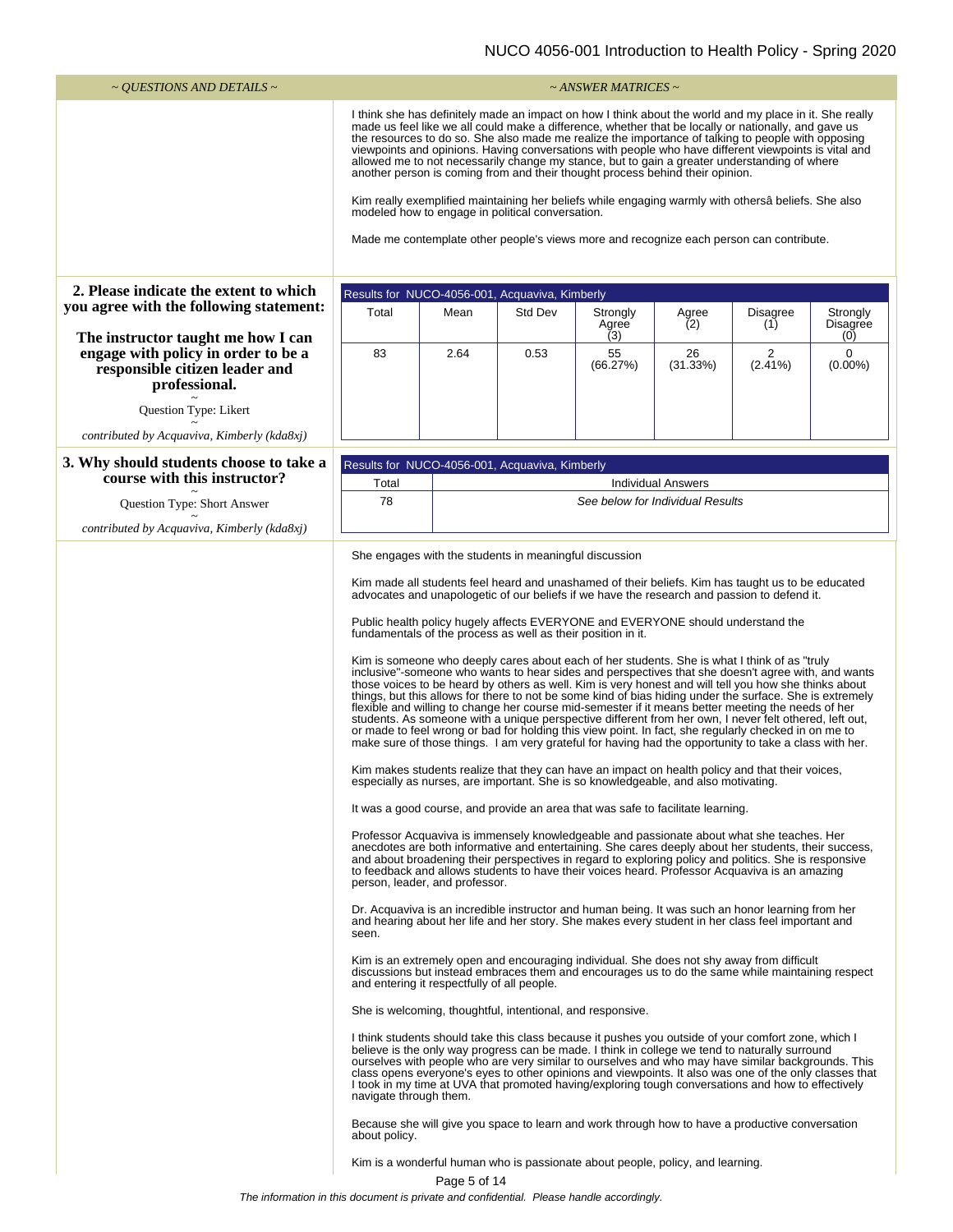| $\sim$ <i>QUESTIONS AND DETAILS</i> $\sim$ | $\sim$ ANSWER MATRICES $\sim$                                                                                                                                                                                                                                                                                                                                                                                                                                                                                                                                                                                                      |
|--------------------------------------------|------------------------------------------------------------------------------------------------------------------------------------------------------------------------------------------------------------------------------------------------------------------------------------------------------------------------------------------------------------------------------------------------------------------------------------------------------------------------------------------------------------------------------------------------------------------------------------------------------------------------------------|
|                                            | She is engaging and cares a lot about the subject.                                                                                                                                                                                                                                                                                                                                                                                                                                                                                                                                                                                 |
|                                            | I've never found a more welcoming (and challenging) environment that drove me to be a better<br>learner, of this material and overall.                                                                                                                                                                                                                                                                                                                                                                                                                                                                                             |
|                                            | Nursing students especially receive the opportunity to learn about policy and how they effect the<br>healthcare system. None of our class discuss these issues in depth like we did. I think this was one of<br>the most influential courses I have taken throughout my trajectory here at the university.                                                                                                                                                                                                                                                                                                                         |
|                                            | She will provide a non-traditional approach to teaching health policy.                                                                                                                                                                                                                                                                                                                                                                                                                                                                                                                                                             |
|                                            | I think first or second year nursing students should have this course built into their curriculum. We<br>discuss really important and relevant topics relating to social matters in this class                                                                                                                                                                                                                                                                                                                                                                                                                                     |
|                                            | She is very thoughtful, flexible, and open-minded. I would say those are three great qualities to have<br>in a professor which is why a student should choose to a course with her.                                                                                                                                                                                                                                                                                                                                                                                                                                                |
|                                            | Kim is such a kind instructor and is better supportive. She wants everyone to succeed and is very<br>accommodating to anything the class had to say.                                                                                                                                                                                                                                                                                                                                                                                                                                                                               |
|                                            | The class allows students to think about and discuss topics that are not normally addressed in<br>nursing school.                                                                                                                                                                                                                                                                                                                                                                                                                                                                                                                  |
|                                            | Students should choose to take this course because it teaches you a lot about nursing/health policy in<br>the United States. It is important to be aware of what is going on the nation and how it affects us, and<br>this course dives into issues and areas of policy I have never thought of before.                                                                                                                                                                                                                                                                                                                            |
|                                            | The instructor does deeply care about each student. She truly does want each student to learn and<br>grow personally and professionally.                                                                                                                                                                                                                                                                                                                                                                                                                                                                                           |
|                                            | open dialogue about important topics                                                                                                                                                                                                                                                                                                                                                                                                                                                                                                                                                                                               |
|                                            | Kim is AMAZING! She isn't afraid to "call in" biases and is always kind in the way she does it. She<br>enlightens everyone in the room and offers a unique perspective on even the most boring subjects. I<br>hope to be at least half of the woman she is.                                                                                                                                                                                                                                                                                                                                                                        |
|                                            | They will learn perspectives beyond themselves and have the opportunity to be uncomfortable.<br>Discomfort means you're learning, and with that comes humility. This is important!                                                                                                                                                                                                                                                                                                                                                                                                                                                 |
|                                            | very engaging, not a boring lecture                                                                                                                                                                                                                                                                                                                                                                                                                                                                                                                                                                                                |
|                                            | It is by far one of the best courses I have taken. It makes you look at the whole world a different way<br>and so much more willing to take the other person's side on a variety of issues.                                                                                                                                                                                                                                                                                                                                                                                                                                        |
|                                            | Because she really cares about how she engages her students and wants them to engage in policy<br>issues in an authentic way, even if it is difficult to do so.                                                                                                                                                                                                                                                                                                                                                                                                                                                                    |
|                                            | She made the class very engaging and the setup of class as very unique compared to other classes I<br>had taken. Even though it is a large class, she finds creative ways to have everyone participate in<br>class as a large group.                                                                                                                                                                                                                                                                                                                                                                                               |
|                                            | This instructor approached the class in a unique way. Instead of creating PowerPoints, Professor<br>Acquaviva simulated the actions of creating bills which pertain to health policy and demonstrated the<br>reasons why there is a great amount of confusion among people who are not actively involved in the<br>"government" or "public policy".                                                                                                                                                                                                                                                                                |
|                                            | Students should choose to take this course with Kim because she is incredibly well versed in health<br>policy and it is obvious that she is active in politics. She is incredibly knowledgeable, but she also<br>deeply cares about what you as a student want to get out of the course and consistently asks us what<br>we want to know more about.                                                                                                                                                                                                                                                                               |
|                                            | The instructor made an effort to have students take part in difficult discussions. The instructor always<br>accepted student feedback.                                                                                                                                                                                                                                                                                                                                                                                                                                                                                             |
|                                            | Kim really pushes the students to collaborate and self-govern, constantly giving us choices for how<br>we want the class to operate that day. She also utilizes other teaching styles besides simple, boring<br>lecturing, often turning to interactive group activities and assignments, again putting the power in the<br>hands of the students. Even so, she would never hesitate to offer guidance and wisdom. She is truly<br>an exceptional professor that any student would be very lucky to have.                                                                                                                          |
|                                            | Politics can be an extremely divisive topic and I think the instructor did a pretty good job listening to<br>both sides of the political spectrum. It's a good class to have civil political discourse                                                                                                                                                                                                                                                                                                                                                                                                                             |
|                                            | To meet an amazing person and to learn how to be a mature person when talking with someone you<br>strongly disagree with.                                                                                                                                                                                                                                                                                                                                                                                                                                                                                                          |
|                                            | In my undergraduate SON experience, I would've loved to have taken a course like this earlier on in<br>the curriculum. As a group, we hadn't had the opportunity to engage with each other in such a way as<br>open dialogue and discussion, which would've been very helpful in practicing earlier on in order to<br>promote a higher level of engagement with the course. Regardless, it was still rewarding to take this<br>course before leaving and stepping foot into the real world, as it was a good reality check to the<br>bigger picture of nursing on the political spectrum that we hadn't fully explored beforehand. |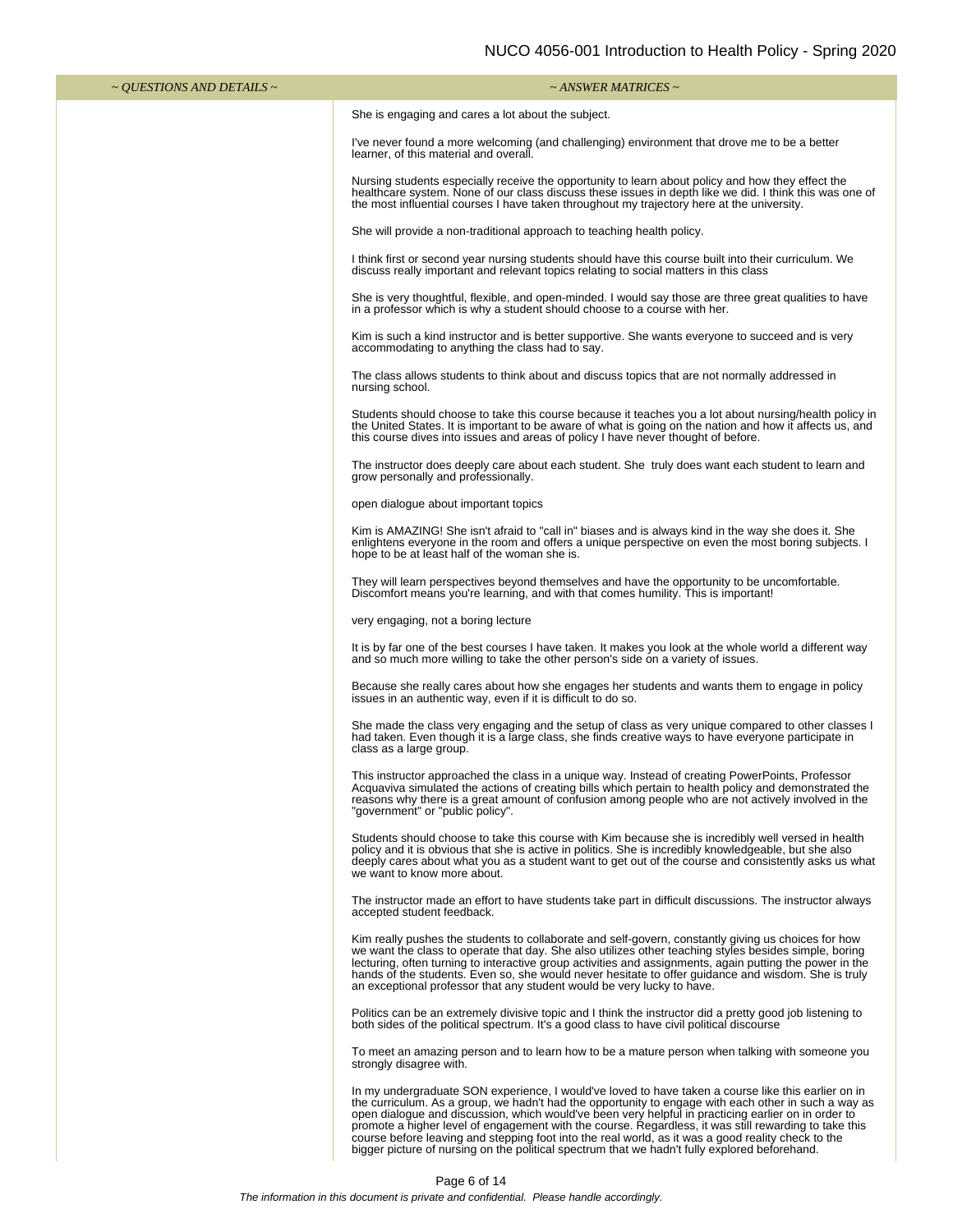| $\sim$ OUESTIONS AND DETAILS $\sim$ | $\sim$ ANSWER MATRICES $\sim$                                                                                                                                                                                                                                                                                                                                                                                                                                                                                                                                                                                                                                                                           |
|-------------------------------------|---------------------------------------------------------------------------------------------------------------------------------------------------------------------------------------------------------------------------------------------------------------------------------------------------------------------------------------------------------------------------------------------------------------------------------------------------------------------------------------------------------------------------------------------------------------------------------------------------------------------------------------------------------------------------------------------------------|
|                                     | The professor is very nice!                                                                                                                                                                                                                                                                                                                                                                                                                                                                                                                                                                                                                                                                             |
|                                     | Very accepting to people of all backgrounds                                                                                                                                                                                                                                                                                                                                                                                                                                                                                                                                                                                                                                                             |
|                                     | This course is unlike any other courses you will ever take in your academic career.                                                                                                                                                                                                                                                                                                                                                                                                                                                                                                                                                                                                                     |
|                                     | Interesting. Open to feedback. Informative.                                                                                                                                                                                                                                                                                                                                                                                                                                                                                                                                                                                                                                                             |
|                                     | Even if she may not have personally aligned with views, policies, or positions she made a point to<br>make sure the class was educated on both sides of each view. Even when she did voice her opinion<br>or position, I thought it was with the intent to educate. I appreciated the way that she often adjusted<br>her plan for the class based on the climate of the students- although I often felt bad that she has to<br>because she is brilliant and we wouldâve benefitted from anything she had planned. Our professor<br>enabled us to have hard conversations that shouldave happened before graduating and being in the<br>real world- whether or not it was always comfortable. Thank you. |
|                                     | They will be challenged (in a good way). Also Acquaviva is easy to talk to and very supportive to<br>students.                                                                                                                                                                                                                                                                                                                                                                                                                                                                                                                                                                                          |
|                                     | She is engaging, hilarious, extremely intelligent, humble, and dedicated to making class the best it<br>can be for her students. She has a wealth of knowledge and anyone would be lucky to learn from her.                                                                                                                                                                                                                                                                                                                                                                                                                                                                                             |
|                                     | Dr. Acquaviva works hard to push her students and includes a lot of real-world simulations in her<br>classes. She's also prepared to adjust a day's activity based on her students needs, which is<br>something I've rarely seen in college professors (willingness to adapt a lesson plan based on how<br>enthusiastic we are about it).                                                                                                                                                                                                                                                                                                                                                               |
|                                     | She is extremely passionate about the subject and SO there for the students, doing everything she<br>possibly can to make the experience beneficial and educational for the students.                                                                                                                                                                                                                                                                                                                                                                                                                                                                                                                   |
|                                     | To learn how to be engaged in policy and overall how to become comfortable discussing politics with<br>peers                                                                                                                                                                                                                                                                                                                                                                                                                                                                                                                                                                                            |
|                                     | This course is more than just a class on health policy. Professor Acquaviva encourages her students<br>to consider what it looks like to be a responsible nurse and citizen of the world who engages with<br>people, political issues, and everyday life respectfully and honestly, while teaching us (her students)<br>health policy.                                                                                                                                                                                                                                                                                                                                                                  |
|                                     | It really does allow for people to have these difficult conversations.                                                                                                                                                                                                                                                                                                                                                                                                                                                                                                                                                                                                                                  |
|                                     | She is very engaging and allows the students to take the lead in discussion.                                                                                                                                                                                                                                                                                                                                                                                                                                                                                                                                                                                                                            |
|                                     | It was required as part of our 4th year BSN program.                                                                                                                                                                                                                                                                                                                                                                                                                                                                                                                                                                                                                                                    |
|                                     | Acquaviva is one of the most intelligent, engaging, and open professor I have had in the SON. We<br>need to have more open conversations about the reality of the world we live in.                                                                                                                                                                                                                                                                                                                                                                                                                                                                                                                     |
|                                     | Professor Acquaviva makes a conscious effort to make sure everybody feels included in discussions.                                                                                                                                                                                                                                                                                                                                                                                                                                                                                                                                                                                                      |
|                                     | This professor truly wants you to learn. She does not judge based on political beliefs, but instead<br>encourages you to share your thoughts to facilitate these important discussions.                                                                                                                                                                                                                                                                                                                                                                                                                                                                                                                 |
|                                     | I believe Professor Acquaviva does an excellent job of creating a platform for people to talk about<br>literally anything. She also makes you really think about the things you believe in. With the addition<br>of this class this semester I found my passion for nursing and believe it or not a desire to do research<br>and advocacy work which I really never saw myself doing.                                                                                                                                                                                                                                                                                                                   |
|                                     | Professor Acquaviva is very passionate and refreshing to learn from                                                                                                                                                                                                                                                                                                                                                                                                                                                                                                                                                                                                                                     |
|                                     | Kim is a very caring professor, she is also very fair. She is very approachable and non-judgmental,<br>which inspires her students to be the same.                                                                                                                                                                                                                                                                                                                                                                                                                                                                                                                                                      |
|                                     | Because she is very understanding and actually wants to class to be engaged and have discussions.                                                                                                                                                                                                                                                                                                                                                                                                                                                                                                                                                                                                       |
|                                     | She won't grade or judge you harshly, so should be a relaxing class.                                                                                                                                                                                                                                                                                                                                                                                                                                                                                                                                                                                                                                    |
|                                     | Professor Acquaviva is an incredible Professor. She is non-biased, approachable, friendly and<br>extremely knowledgeable. She genuinely wants you to learn and takes into account the opinions and<br>views of every student.                                                                                                                                                                                                                                                                                                                                                                                                                                                                           |
|                                     | Professor Acquaviva provides a very supporting environment. She has a lot of knowledge on a lot of<br>topics and has the humility within herself to discuss these openly and provide education without<br>coming off as judgemental. She is very engaging and encourages a lot of feedback in order to make<br>the class as best as she can.                                                                                                                                                                                                                                                                                                                                                            |
|                                     | Kim really knows how to get people inspired and excited about the role we can play in politics. She's<br>inclusive to all view points and tries her hardest not to be biased while still beig true to herself and<br>honest about her viewpoint. She challenges us to have hard conversations as a group of 80+ people<br>which is a difficult feat. She's fair and understanding and overall an awesome professor.                                                                                                                                                                                                                                                                                     |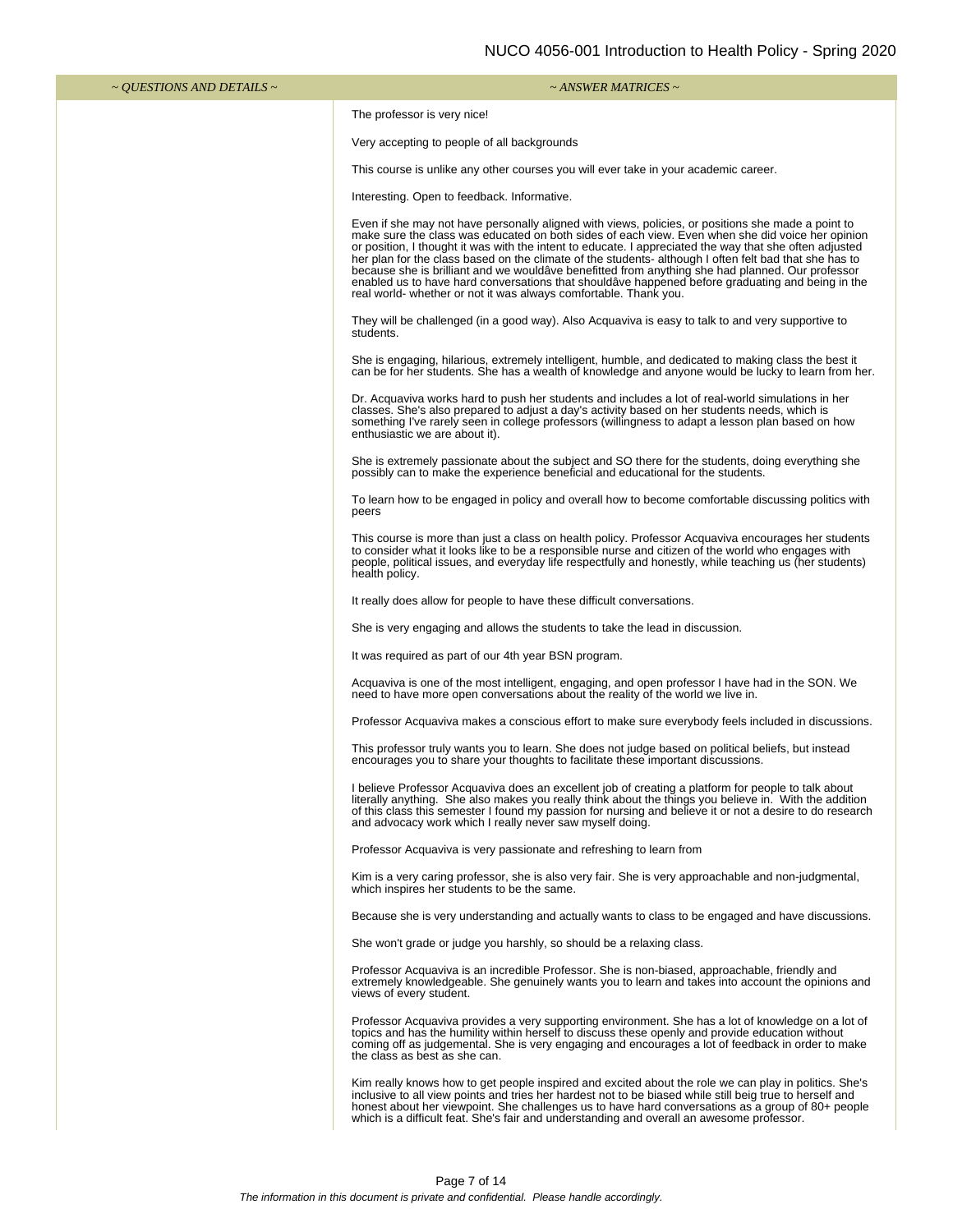| ~ <i>QUESTIONS AND DETAILS</i> ~                                                                                                                                       |                                                                                                                                                                                                                                                                                                                                                       | $\sim$ ANSWER MATRICES $\sim$                                                                                                                                                                                                                                                                                                                                                                                                      |                                   |  |  |  |  |  |  |
|------------------------------------------------------------------------------------------------------------------------------------------------------------------------|-------------------------------------------------------------------------------------------------------------------------------------------------------------------------------------------------------------------------------------------------------------------------------------------------------------------------------------------------------|------------------------------------------------------------------------------------------------------------------------------------------------------------------------------------------------------------------------------------------------------------------------------------------------------------------------------------------------------------------------------------------------------------------------------------|-----------------------------------|--|--|--|--|--|--|
|                                                                                                                                                                        | One of the best classes I have ever been in in the nursing school. Provides an opportunity for<br>discussion and engagement in a way that is different that the typical science-only learning of our<br>major. Great way to feel closer and more connected to classmates and understand more about our<br>health system and what we are getting into. |                                                                                                                                                                                                                                                                                                                                                                                                                                    |                                   |  |  |  |  |  |  |
|                                                                                                                                                                        | I think that taking this course encourages students to be active and independent thinkers who want to<br>engage with the material. In this class, we had the freedom to think and use the tools we were<br>provided to explore areas of our own interest.                                                                                             |                                                                                                                                                                                                                                                                                                                                                                                                                                    |                                   |  |  |  |  |  |  |
|                                                                                                                                                                        | This instructor is very passionate about the success of her students and places a lot of confidence in<br>their abilities.                                                                                                                                                                                                                            |                                                                                                                                                                                                                                                                                                                                                                                                                                    |                                   |  |  |  |  |  |  |
|                                                                                                                                                                        | Kim has a totally different perspective on the world and it is valuable to learn about how she sees the<br>world.                                                                                                                                                                                                                                     |                                                                                                                                                                                                                                                                                                                                                                                                                                    |                                   |  |  |  |  |  |  |
|                                                                                                                                                                        | Engaging. Be ready to move around                                                                                                                                                                                                                                                                                                                     |                                                                                                                                                                                                                                                                                                                                                                                                                                    |                                   |  |  |  |  |  |  |
|                                                                                                                                                                        | makes every student feel supported.                                                                                                                                                                                                                                                                                                                   | Kim is incredibly kind, honest, and optimistic. She puts so much effort into the class and activities and                                                                                                                                                                                                                                                                                                                          |                                   |  |  |  |  |  |  |
|                                                                                                                                                                        |                                                                                                                                                                                                                                                                                                                                                       | Kim is so passionate about this topic. You can tell how much she cares for her students and cares<br>about their education. Kim really made me excited to come to this class and learn more about how<br>health policy impacts our future careers and how we can get involved in policy changes.                                                                                                                                   |                                   |  |  |  |  |  |  |
|                                                                                                                                                                        | could get more out of it.                                                                                                                                                                                                                                                                                                                             | I believe that this instructor has the ability to open people's minds regarding how they view society<br>and politics, however the format of this class was not conducive to her doing so. I feel that if this class<br>was structured more like the introduction to women and gender studies course, with one weekly three<br>hour lecture and then the second class, a three hour discussion led by TAs in small groups, then we |                                   |  |  |  |  |  |  |
|                                                                                                                                                                        | Dr. Acquaviva is dedicated to her courses and truly wants the best for her students. She cares deeply<br>about students' feedback and actively changes her course to echo students' needs. She is kind,<br>intelligent, brave, raw and inspiring.                                                                                                     |                                                                                                                                                                                                                                                                                                                                                                                                                                    |                                   |  |  |  |  |  |  |
|                                                                                                                                                                        | Without talking about the content and the necessity of this course, I think Professor Acquaviva was<br>such a caring, awesome, inclusive, and wise person. I could totally see her passion in teaching and<br>changing the world.                                                                                                                     |                                                                                                                                                                                                                                                                                                                                                                                                                                    |                                   |  |  |  |  |  |  |
|                                                                                                                                                                        | Kim encourages students to step outside of their comfort zone in a positive way. While it can be<br>uncomfortable at times, it enables you to learn more about yourself and classmates. Kim also<br>emphasizes being open to differing perspectives and welcomes students to share their unique<br>perspectives on health policy.                     |                                                                                                                                                                                                                                                                                                                                                                                                                                    |                                   |  |  |  |  |  |  |
|                                                                                                                                                                        | She will really challenge your viewpoints in the best way possible. She is not afraid to use personal<br>examples and stories to bring some of the issues being discussed to light. She values participation<br>and level of engagement more than letter grades.                                                                                      |                                                                                                                                                                                                                                                                                                                                                                                                                                    |                                   |  |  |  |  |  |  |
|                                                                                                                                                                        | It was very interesting and the professor was open to all and any ideas in terms of the class layout,<br>how to approach certain topics, and much else.                                                                                                                                                                                               |                                                                                                                                                                                                                                                                                                                                                                                                                                    |                                   |  |  |  |  |  |  |
|                                                                                                                                                                        | This class fosters a safe space for honest conversations that many people are too worried to have. I<br>wish we would have had this class sooner in our program.                                                                                                                                                                                      |                                                                                                                                                                                                                                                                                                                                                                                                                                    |                                   |  |  |  |  |  |  |
|                                                                                                                                                                        |                                                                                                                                                                                                                                                                                                                                                       | She made a three hour class actually interesting and go by quickly. She made everyone feel<br>comfortable to speak and most of us really wanted to engage in the class and discussions.                                                                                                                                                                                                                                            |                                   |  |  |  |  |  |  |
|                                                                                                                                                                        | Students should choose this class for a chance to practice engaging in common hot-button issues. It<br>teaches you to be an active participant in the world rather than a passive one.                                                                                                                                                                |                                                                                                                                                                                                                                                                                                                                                                                                                                    |                                   |  |  |  |  |  |  |
|                                                                                                                                                                        |                                                                                                                                                                                                                                                                                                                                                       |                                                                                                                                                                                                                                                                                                                                                                                                                                    |                                   |  |  |  |  |  |  |
| 4. The School supports an environment<br>in which all students, regardless of race,                                                                                    | Results for NUCO-4056-001, Acquaviva, Kimberly<br>Total                                                                                                                                                                                                                                                                                               | Yes                                                                                                                                                                                                                                                                                                                                                                                                                                | No                                |  |  |  |  |  |  |
| gender, age, religious affiliation, sexual<br>orientation, or physical disability are<br>encouraged to learn and develop their<br>skills. Did the instructor create an | 85                                                                                                                                                                                                                                                                                                                                                    | (NA)<br>85<br>$(100.00\%)$                                                                                                                                                                                                                                                                                                                                                                                                         | (NA)<br>$\mathbf 0$<br>$(0.00\%)$ |  |  |  |  |  |  |
| atmosphere where students of all<br>backgrounds felt equally welcome and<br>valued? If your answer is "no", please<br>explain in the last question.                    |                                                                                                                                                                                                                                                                                                                                                       |                                                                                                                                                                                                                                                                                                                                                                                                                                    |                                   |  |  |  |  |  |  |
| Question Type: Multiple Choice                                                                                                                                         |                                                                                                                                                                                                                                                                                                                                                       |                                                                                                                                                                                                                                                                                                                                                                                                                                    |                                   |  |  |  |  |  |  |

*contributed by Dean of the School of Nursing*

Ш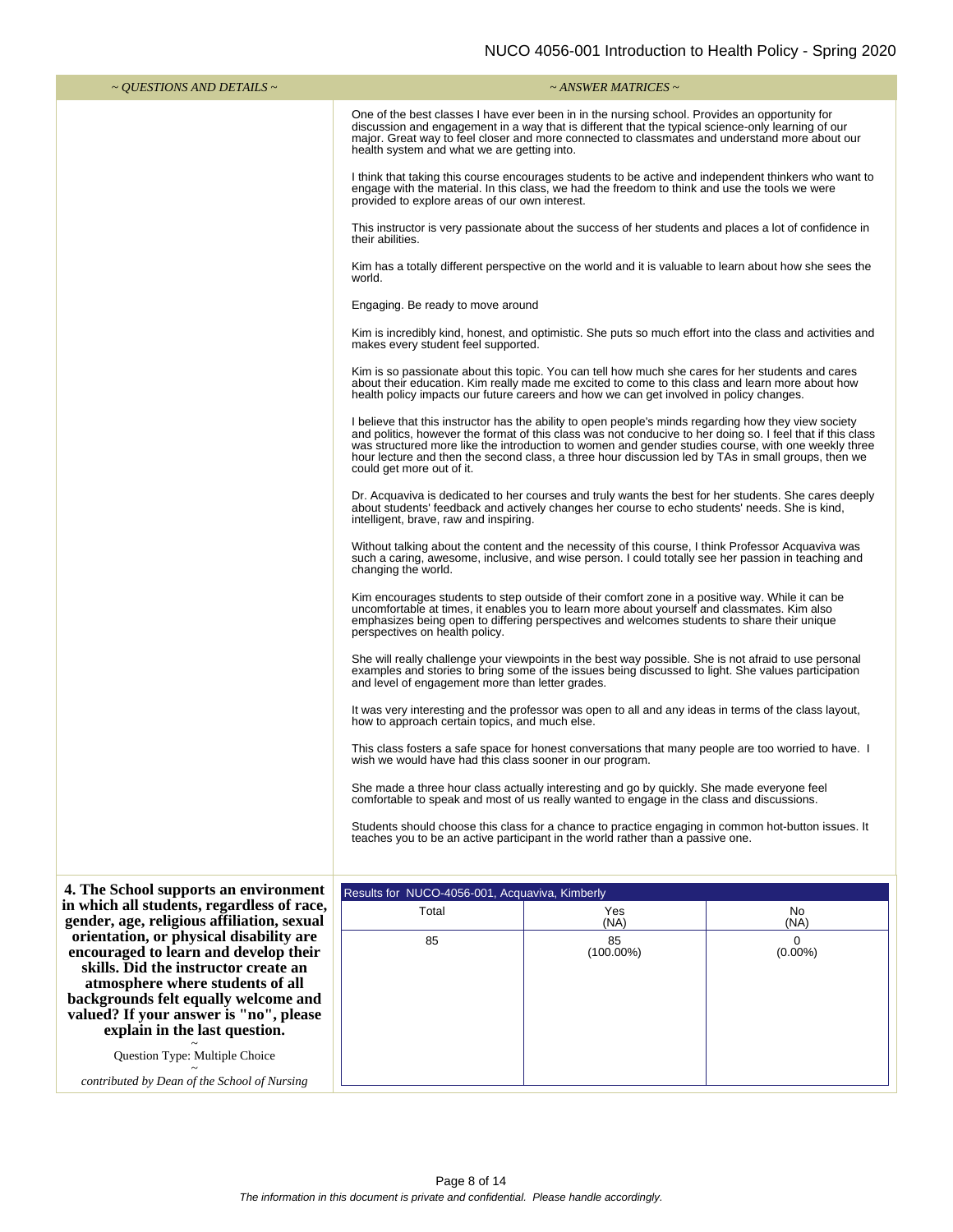## NUCO 4056-001 Introduction to Health Policy - Spring 2020

| $\sim$ QUESTIONS AND DETAILS $\sim$                                  | ~ ANSWER MATRICES ~                            |                                                                                                             |                |                 |                                                                                                                                                                                                                                                                                                                                                                                                                                                                                                                                                                                                                                                                                                                                                                                                                                                                                                                        |                                  |                           |                           |                                    |
|----------------------------------------------------------------------|------------------------------------------------|-------------------------------------------------------------------------------------------------------------|----------------|-----------------|------------------------------------------------------------------------------------------------------------------------------------------------------------------------------------------------------------------------------------------------------------------------------------------------------------------------------------------------------------------------------------------------------------------------------------------------------------------------------------------------------------------------------------------------------------------------------------------------------------------------------------------------------------------------------------------------------------------------------------------------------------------------------------------------------------------------------------------------------------------------------------------------------------------------|----------------------------------|---------------------------|---------------------------|------------------------------------|
| 5. The average number of hours per                                   | Results for NUCO-4056-001                      |                                                                                                             |                |                 |                                                                                                                                                                                                                                                                                                                                                                                                                                                                                                                                                                                                                                                                                                                                                                                                                                                                                                                        |                                  |                           |                           |                                    |
| week I spent outside of class preparing<br>for this course was:      | Total<br>Less than 1                           |                                                                                                             | (NA)           | $1 - 3$<br>(NA) |                                                                                                                                                                                                                                                                                                                                                                                                                                                                                                                                                                                                                                                                                                                                                                                                                                                                                                                        | $4 - 6$<br>(NA)                  |                           | $7 - 9$<br>(NA)           | 10 or more<br>(NA)                 |
| Question Type: Multiple Choice                                       | 85                                             |                                                                                                             | 43<br>(50.59%) | 40<br>(47.06%)  |                                                                                                                                                                                                                                                                                                                                                                                                                                                                                                                                                                                                                                                                                                                                                                                                                                                                                                                        | 2<br>(2.35%)                     |                           | 0<br>$(0.00\%)$           | $\Omega$<br>$(0.00\%)$             |
| contributed by Office of the Provost                                 |                                                |                                                                                                             |                |                 |                                                                                                                                                                                                                                                                                                                                                                                                                                                                                                                                                                                                                                                                                                                                                                                                                                                                                                                        |                                  |                           |                           |                                    |
| 6. I learned a great deal in this course.                            | Results for NUCO-4056-001                      |                                                                                                             |                |                 |                                                                                                                                                                                                                                                                                                                                                                                                                                                                                                                                                                                                                                                                                                                                                                                                                                                                                                                        |                                  |                           |                           |                                    |
| Question Type: Likert                                                | Total                                          | Mean                                                                                                        | Std Dev        |                 | Strongly<br>Agree                                                                                                                                                                                                                                                                                                                                                                                                                                                                                                                                                                                                                                                                                                                                                                                                                                                                                                      | Agree<br>(4)                     | Neutral<br>(3)            | <b>Disagree</b><br>(2)    | Strongly<br>Disagree               |
| contributed by Office of the Provost                                 | 84                                             | 4.14                                                                                                        | 0.95           |                 | (5)<br>36<br>(42.86%)                                                                                                                                                                                                                                                                                                                                                                                                                                                                                                                                                                                                                                                                                                                                                                                                                                                                                                  | 31<br>$(36.90\%)$                | 11<br>$(13.10\%)$         | 5<br>(5.95%)              | (1)<br>$\mathbf{1}$<br>(1.19%)     |
|                                                                      |                                                |                                                                                                             |                |                 |                                                                                                                                                                                                                                                                                                                                                                                                                                                                                                                                                                                                                                                                                                                                                                                                                                                                                                                        |                                  |                           |                           |                                    |
| 7. Overall, this was a worthwhile<br>course.                         | Results for NUCO-4056-001                      |                                                                                                             |                |                 |                                                                                                                                                                                                                                                                                                                                                                                                                                                                                                                                                                                                                                                                                                                                                                                                                                                                                                                        |                                  |                           |                           |                                    |
| Question Type: Likert                                                | Total                                          | Mean                                                                                                        | Std Dev        |                 | Strongly<br>Agree<br>(5)                                                                                                                                                                                                                                                                                                                                                                                                                                                                                                                                                                                                                                                                                                                                                                                                                                                                                               | Agree<br>(4)                     | Neutral<br>(3)            | <b>Disagree</b><br>(2)    | Strongly<br><b>Disagree</b><br>(1) |
| contributed by Office of the Provost                                 | 85                                             | 4.28                                                                                                        | 0.85           |                 | 41<br>(48.24%)                                                                                                                                                                                                                                                                                                                                                                                                                                                                                                                                                                                                                                                                                                                                                                                                                                                                                                         | 31<br>(36.47%)                   | 10<br>(11.76%)            | $\overline{2}$<br>(2.35%) | $\mathbf{1}$<br>(1.18%)            |
| 8. The course's goals and requirements                               | Results for NUCO-4056-001, Acquaviva, Kimberly |                                                                                                             |                |                 |                                                                                                                                                                                                                                                                                                                                                                                                                                                                                                                                                                                                                                                                                                                                                                                                                                                                                                                        |                                  |                           |                           |                                    |
| were defined and adhered to by the<br>instructor.                    | Total                                          | Mean                                                                                                        | Std Dev        |                 | Strongly<br>Agree<br>(5)                                                                                                                                                                                                                                                                                                                                                                                                                                                                                                                                                                                                                                                                                                                                                                                                                                                                                               | Agree<br>(4)                     | Neutral<br>(3)            | <b>Disagree</b><br>(2)    | Strongly<br>Disagree<br>(1)        |
| Question Type: Likert                                                | 84                                             | 4.43                                                                                                        | 0.84           |                 | 51<br>$(60.71\%)$                                                                                                                                                                                                                                                                                                                                                                                                                                                                                                                                                                                                                                                                                                                                                                                                                                                                                                      | 22<br>(26.19%)                   | $\overline{7}$<br>(8.33%) | 4<br>(4.76%)              | $\mathbf 0$<br>$(0.00\%)$          |
| contributed by Office of the Provost                                 |                                                |                                                                                                             |                |                 |                                                                                                                                                                                                                                                                                                                                                                                                                                                                                                                                                                                                                                                                                                                                                                                                                                                                                                                        |                                  |                           |                           |                                    |
| 9. The instructor was approachable and                               | Results for NUCO-4056-001, Acquaviva, Kimberly |                                                                                                             |                |                 |                                                                                                                                                                                                                                                                                                                                                                                                                                                                                                                                                                                                                                                                                                                                                                                                                                                                                                                        |                                  |                           |                           |                                    |
| made himself/herself available to<br>students outside the classroom. | Total                                          | Mean                                                                                                        | Std Dev        |                 | Strongly<br>Agree<br>(5)                                                                                                                                                                                                                                                                                                                                                                                                                                                                                                                                                                                                                                                                                                                                                                                                                                                                                               | Agree<br>(4)                     | Neutral<br>(3)            | <b>Disagree</b><br>(2)    | Strongly<br>Disagree<br>(1)        |
| Question Type: Likert                                                | 85                                             | 4.93                                                                                                        | 0.26           |                 | 79<br>$(92.94\%)$                                                                                                                                                                                                                                                                                                                                                                                                                                                                                                                                                                                                                                                                                                                                                                                                                                                                                                      | 6<br>$(7.06\%)$                  | 0<br>$(0.00\%)$           | 0<br>$(0.00\%)$           | $\mathbf 0$<br>$(0.00\%)$          |
| contributed by Office of the Provost                                 |                                                |                                                                                                             |                |                 |                                                                                                                                                                                                                                                                                                                                                                                                                                                                                                                                                                                                                                                                                                                                                                                                                                                                                                                        |                                  |                           |                           |                                    |
| 10. Overall, the instructor was an<br>effective teacher.             | Results for NUCO-4056-001, Acquaviva, Kimberly |                                                                                                             |                |                 |                                                                                                                                                                                                                                                                                                                                                                                                                                                                                                                                                                                                                                                                                                                                                                                                                                                                                                                        |                                  |                           |                           |                                    |
| Question Type: Likert                                                | Total                                          | Mean                                                                                                        | Std Dev        |                 | Strongly<br>Agree                                                                                                                                                                                                                                                                                                                                                                                                                                                                                                                                                                                                                                                                                                                                                                                                                                                                                                      | Agree<br>(4)                     | Neutral<br>(3)            | Disagree<br>(2)           | Strongly<br><b>Disagree</b><br>(1) |
| contributed by Office of the Provost                                 | 85                                             | 4.51                                                                                                        | 0.75           |                 | 55<br>$(64.71\%)$                                                                                                                                                                                                                                                                                                                                                                                                                                                                                                                                                                                                                                                                                                                                                                                                                                                                                                      | 19<br>(22.35%)                   | 10<br>(11.76%)            | 1<br>(1.18%)              | 0<br>$(0.00\%)$                    |
| 11. Please make any overall comments                                 | Results for NUCO-4056-001                      |                                                                                                             |                |                 |                                                                                                                                                                                                                                                                                                                                                                                                                                                                                                                                                                                                                                                                                                                                                                                                                                                                                                                        |                                  |                           |                           |                                    |
| or observations about this course:                                   | Total                                          |                                                                                                             |                |                 |                                                                                                                                                                                                                                                                                                                                                                                                                                                                                                                                                                                                                                                                                                                                                                                                                                                                                                                        | <b>Individual Answers</b>        |                           |                           |                                    |
| Question Type: Short Answer                                          | 64                                             |                                                                                                             |                |                 |                                                                                                                                                                                                                                                                                                                                                                                                                                                                                                                                                                                                                                                                                                                                                                                                                                                                                                                        | See below for Individual Results |                           |                           |                                    |
| contributed by Office of the Provost                                 |                                                |                                                                                                             |                |                 |                                                                                                                                                                                                                                                                                                                                                                                                                                                                                                                                                                                                                                                                                                                                                                                                                                                                                                                        |                                  |                           |                           |                                    |
|                                                                      |                                                | would be more cohesive and have direction.<br>about policy and advocacy.<br>could use more people like you! |                |                 | I hope in the future this course has more direction from Kim, there is so much potential but I felt that<br>this course did not reach it. If she committed to a format either discussion based or lecture led.<br>independent of the students input, being that she is the "leader" of our instruction then I believe class<br>Kim was a fantastic professor, and did a wonderful job teaching this course. She made the<br>atmosphere inclusive, and she did make us go out of our comfort zones (although hard at times, I am<br>thankful she did). Overall a great course and learning opportunity.<br>As far as the course goals/requirements, they were fluid and were adjusted whenever necessary<br>based on class responses and what direction we thought they should go in order to learn the most<br>I appreciate your effort, your willingness to listen to our thoughts, and your inclusiveness. The world |                                  |                           |                           |                                    |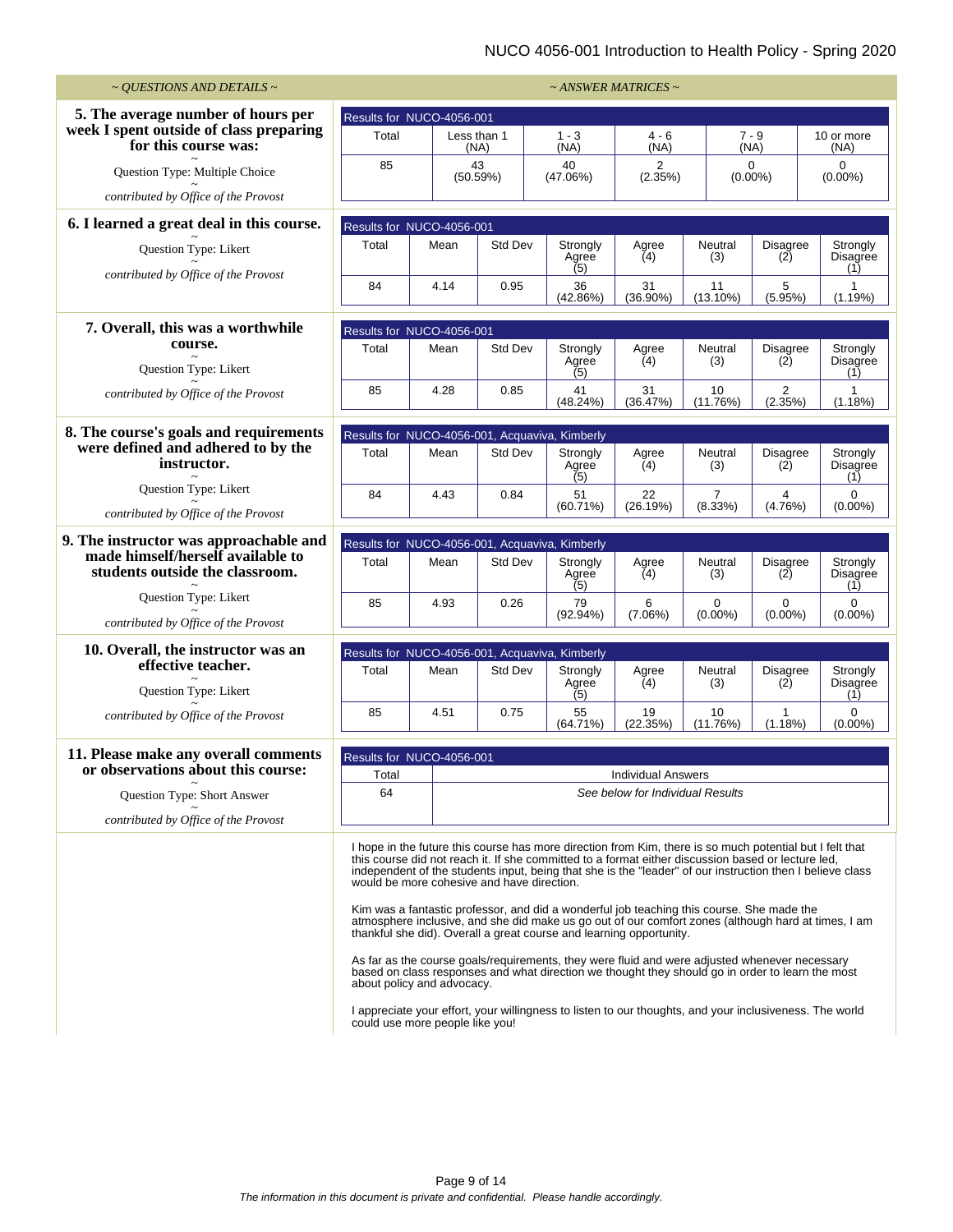| ~ <i>OUESTIONS AND DETAILS</i> ~ | ~ ANSWER MATRICES ~                                                                                                                                                                                                                                                                                                                                                                                                                                                                                                                                                                                                                                                                                                                                                                                                                                                                                                                                                                                                                                                                                                                                                                                                                                                                                                                                                                                                                                                                                                                                                                                                                                                     |
|----------------------------------|-------------------------------------------------------------------------------------------------------------------------------------------------------------------------------------------------------------------------------------------------------------------------------------------------------------------------------------------------------------------------------------------------------------------------------------------------------------------------------------------------------------------------------------------------------------------------------------------------------------------------------------------------------------------------------------------------------------------------------------------------------------------------------------------------------------------------------------------------------------------------------------------------------------------------------------------------------------------------------------------------------------------------------------------------------------------------------------------------------------------------------------------------------------------------------------------------------------------------------------------------------------------------------------------------------------------------------------------------------------------------------------------------------------------------------------------------------------------------------------------------------------------------------------------------------------------------------------------------------------------------------------------------------------------------|
|                                  | It was very hectic to deal with so many changes in one course during our last, short semester of<br>lecture classes. I appreciated the way the course was originally supposed to be taught and felt it was<br>silly to change everything once a few people were not interested. Groups of 4 to 5 people would be<br>productive - any more than that and the majority of people will not help out. I understand that this<br>class was often simulating real-life experiences. However, for the sake of teaching a lecture class,<br>everyone should have a chance to learn without speaking over others in a group of 40 people.<br>Providing one or two class periods could be helpful in completing projects, especially considering we<br>got out early many days. I would refrain from sharing your personal opinions - I feel it is hard for you<br>to do that and you shouldn't have to, but it will help students feel more comfortable. Everyone can be<br>very sensitive during this semester and there was/still is a great deal of pressure on us to make<br>sudden, life changing decisions. I think asking students to think about what questions/topics they<br>want to talk about prior to class can save time in class, especially when we have to write everything<br>on the board. I don't have all the solutions, just sharing a few ideas. I appreciate so so much that you<br>really cared about us and made us feel like we knew each other. I always felt comfortable to come up<br>to you and ask you a question. I like that you gave us so much independence and trusted us to<br>facilitate a learning experience for yourselves. Thank you! |
|                                  | Kim reminds me to think of the other side when approaching anything. I felt like I had a pretty good<br>grip on health policy, and she helped me engage with more of the mundane aspects like bill writing<br>and such. She is approachable, kind, receptive, and very accommodating. In the face of adversity,<br>she handles everything thrown at her with grace. There is not one student who could say she judged<br>them or had a bias towards them because she is professional and kind in every interaction she has<br>with us. Overall, it was a worthwhile course and she should continue teaching it just like she did this<br>semester. I strongly urge the school of nursing to continue supporting her style and allow her to get<br>tenure ASAP.                                                                                                                                                                                                                                                                                                                                                                                                                                                                                                                                                                                                                                                                                                                                                                                                                                                                                                          |
|                                  | Overall, I liked the class and feel like I learned a lot. However, I would've liked if the class was shorter<br>than 3 hours because at times it was hard to stay focused.                                                                                                                                                                                                                                                                                                                                                                                                                                                                                                                                                                                                                                                                                                                                                                                                                                                                                                                                                                                                                                                                                                                                                                                                                                                                                                                                                                                                                                                                                              |
|                                  | This course was a great start at introducing the political side of nursing to graduating nursing<br>students. However, as mentioned above, I still wish we had more engagement with these kinds of<br>topics/issues earlier on in order to promote a more efficient learning environment for this class. I also<br>think 3 hours of class time was a little bit too much time, and would rather increase frequency of<br>meetings than amount of time spent each week. As graduating students in our last semester of<br>classes, I don't think we were able to maintain our focus for that long (as nit picky as that sounds). I<br>still appreciated the creativity in activities posed during class time and the topics introduced and<br>taught.                                                                                                                                                                                                                                                                                                                                                                                                                                                                                                                                                                                                                                                                                                                                                                                                                                                                                                                    |
|                                  | I have never felt more empowered by a professor. Kim is such a great role model and is someone<br>who leads by example. She is always challenging us to enter difficult discussions, to challenge<br>policies that may hurt individuals, and to strive to change the way things are done. She has given me<br>the confidence and the power of knowledge to seek out change in my community. Kim is respectful,<br>supportive, and a phenomenal professor. UVA is lucky to have her and I am lucky to have been<br>taught by her.                                                                                                                                                                                                                                                                                                                                                                                                                                                                                                                                                                                                                                                                                                                                                                                                                                                                                                                                                                                                                                                                                                                                        |
|                                  | LOVE LOVE LOVE KIM. I love how she is unapologetically herself! Thank you for everything and I<br>hope you continue to teach this course/enlighten the future generations of nurses.                                                                                                                                                                                                                                                                                                                                                                                                                                                                                                                                                                                                                                                                                                                                                                                                                                                                                                                                                                                                                                                                                                                                                                                                                                                                                                                                                                                                                                                                                    |
|                                  | Great course!                                                                                                                                                                                                                                                                                                                                                                                                                                                                                                                                                                                                                                                                                                                                                                                                                                                                                                                                                                                                                                                                                                                                                                                                                                                                                                                                                                                                                                                                                                                                                                                                                                                           |
|                                  | I usually hate politics and everything to do with them, but I actually found this course to be very eye-<br>opening and informative, as well as interesting.                                                                                                                                                                                                                                                                                                                                                                                                                                                                                                                                                                                                                                                                                                                                                                                                                                                                                                                                                                                                                                                                                                                                                                                                                                                                                                                                                                                                                                                                                                            |
|                                  | I normally hate discussion classes and dread going to them, and I still chose not to participate in<br>whole class discussions in this class, but I felt really encouraged and willing to participate in smaller<br>group discussions because I always felt like there was no right or wrong answer, it was just about my<br>opinion, and people wanted to hear what I had to say. This is very unusual for other nursing school<br>discussion classes.                                                                                                                                                                                                                                                                                                                                                                                                                                                                                                                                                                                                                                                                                                                                                                                                                                                                                                                                                                                                                                                                                                                                                                                                                 |
|                                  | This was a great class!                                                                                                                                                                                                                                                                                                                                                                                                                                                                                                                                                                                                                                                                                                                                                                                                                                                                                                                                                                                                                                                                                                                                                                                                                                                                                                                                                                                                                                                                                                                                                                                                                                                 |
|                                  | At first I was very skeptical about this course. Health policy isn't a topic that particularly interests me<br>and I had no desire to discuss very sensitive topics with such a large group of people. By the end of<br>the course I came to appreciate the reason for this class. I learned what issues are important to other<br>people and how different people may perceive a situation in two completely different ways. I think that<br>as a result of this class I am more politically aware, have a better sense of what my duty is as a<br>nurse, and will be able to give more holistic care to my patients. Kim is an amazing teacher, she really<br>notices each and every student and makes an effort to be there for them. I love how to advocated and<br>supported everyone, regardless of their political affiliations. My few comments to improve this course<br>would be to break the activities up into smaller groups, such as groups of 10. Some of the activities<br>were definitely whole class activities, but I don't think all of them were. I most enjoyed the activity<br>where we had to write our own bill in little groups. I felt like I learned a lot and was able to participate<br>fully. I also think that the video project needs to be in smaller groups just because trying to get 10<br>people to coordinate schedules is incredibly hard. Thank you for a great semester!                                                                                                                                                                                                                                                      |
|                                  | I think the corse would benefit from a little more structure, just with assignments and sticking to the<br>plan for each class period. I think learning more about current policies that perhaps nurses have<br>foraged would be a good addition to the course. But I really enjoyed the course. I think that while<br>there are good arguments to have this class earlier on in the nursing curriculum, I also see the<br>benefits of having it at the end because I think we are all most comfortable with each other in 4th<br>year. Thanks for a great 1/2 semester :) best wishes                                                                                                                                                                                                                                                                                                                                                                                                                                                                                                                                                                                                                                                                                                                                                                                                                                                                                                                                                                                                                                                                                  |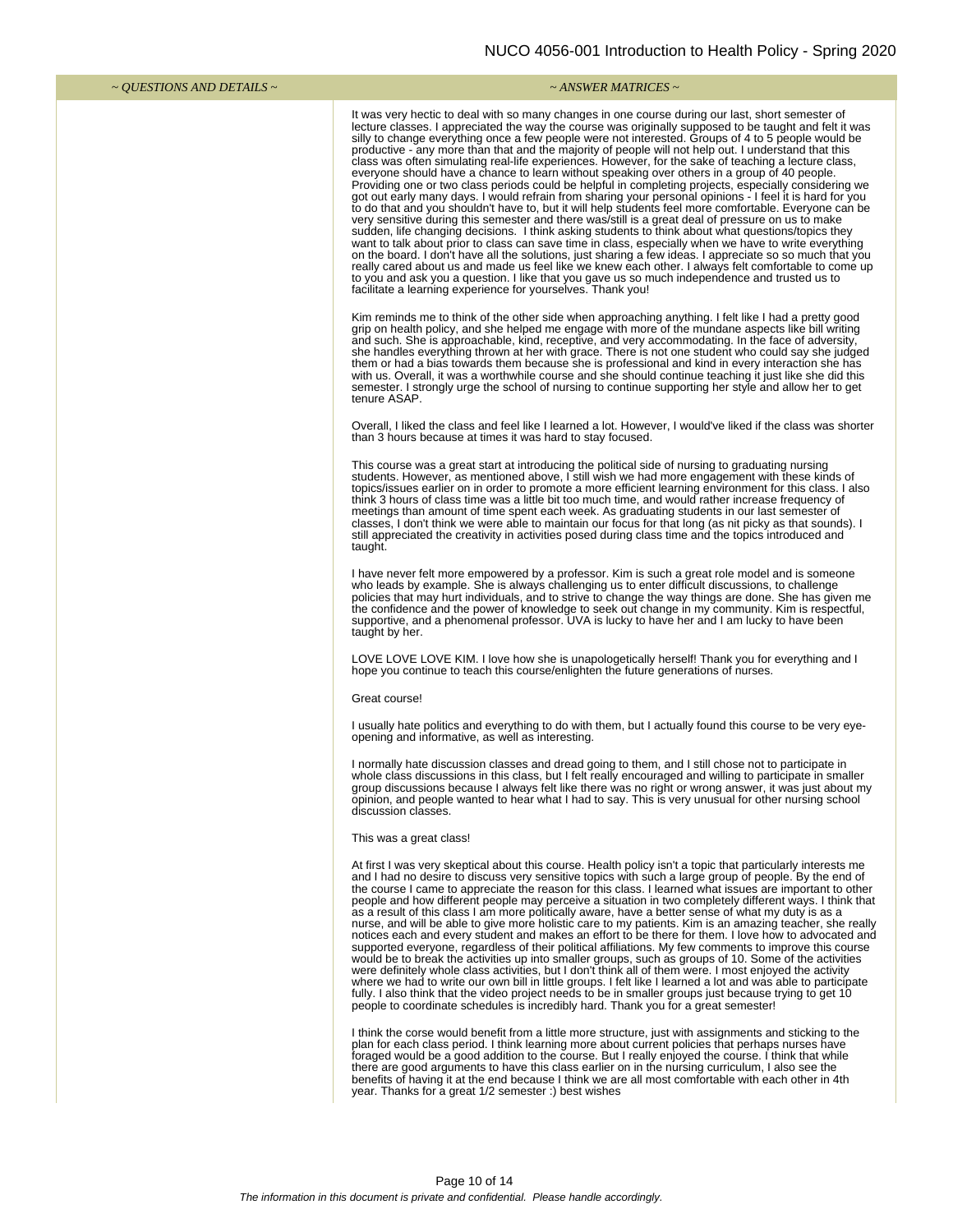| ~ <i>QUESTIONS AND DETAILS</i> ~ | $\sim$ ANSWER MATRICES $\sim$                                                                                                                                                                                                                                                                                                                                                                                                                                                                                                                                                                                                                                                                                                                                                                                                                                                                                                                                                                                                                                                                                    |
|----------------------------------|------------------------------------------------------------------------------------------------------------------------------------------------------------------------------------------------------------------------------------------------------------------------------------------------------------------------------------------------------------------------------------------------------------------------------------------------------------------------------------------------------------------------------------------------------------------------------------------------------------------------------------------------------------------------------------------------------------------------------------------------------------------------------------------------------------------------------------------------------------------------------------------------------------------------------------------------------------------------------------------------------------------------------------------------------------------------------------------------------------------|
|                                  | I did enjoy the course. However, throughout my time in the nursing school I saw a lot of "professor<br>bullying" where people would be unhappy with something and the professor would instantly change it<br>to please everyone- while I don't necessarily believe that it what happened here, I wish the original<br>structure of the class was maintained. I think the people who were uncomfortable with the topics we<br>discussed in class needed to grow up a bit and learn to deal with being slightly uncomfortable. The<br>constant ever-changing structure of the class made it a little less enjoyable and this was a class I was<br>extremely excited to take!!! Also-I know someone mentioned in a review that they didn't want you to<br>bring forward your beliefs because it was too biased- and I feel like that's crap- I appreciated when<br>you would tell your side to different topics AND you did an excellent job of never speaking negatively<br>of an idea we knew you did not agree with- I really appreciated that because you fostered a platform<br>where everyone could be heard! |
|                                  | Thank you for a great semester. You were one of my favorites at UVA throughout my four years.                                                                                                                                                                                                                                                                                                                                                                                                                                                                                                                                                                                                                                                                                                                                                                                                                                                                                                                                                                                                                    |
|                                  | While group work is fun and necessary for a health policy class, I wish the course had more<br>opportunities for individual work as well. I would've loved the chance to explore my own thoughts and<br>do my own research on policies, etc.                                                                                                                                                                                                                                                                                                                                                                                                                                                                                                                                                                                                                                                                                                                                                                                                                                                                     |
|                                  | I really enjoyed the beginning of the course the best. We had groups that we discussed topics with<br>and I really enjoyed that part as it made me look up information on these topics and formulate my own<br>opinions. I think this class was very manageable and for the most part, I would recommend!                                                                                                                                                                                                                                                                                                                                                                                                                                                                                                                                                                                                                                                                                                                                                                                                        |
|                                  | The activity calling out people of color should be done differently. I believe it made people of color<br>offended and singled out again. It seems like the idea that giving them power may have been a good<br>intention, but it seems like they were called out constantly throughout the course. I think maybe there<br>should not be a continuous acknowledgement or singling out of colored people throughout the course<br>because it felt like it created a further racial divide within the classroom sometimes. I believe that they<br>deal with it enough on campus, so making them even more uncomfortable in the classroom probably<br>is not a great idea. I still enjoyed the course though.                                                                                                                                                                                                                                                                                                                                                                                                       |
|                                  | Amazing class. Definitely necessary and vital in the track to becoming an RN and responsible citizen.                                                                                                                                                                                                                                                                                                                                                                                                                                                                                                                                                                                                                                                                                                                                                                                                                                                                                                                                                                                                            |
|                                  | Thank you for a wonderful semester!                                                                                                                                                                                                                                                                                                                                                                                                                                                                                                                                                                                                                                                                                                                                                                                                                                                                                                                                                                                                                                                                              |
|                                  | I would've liked to learn a little bit more about politics/policies before we did each in class activity<br>because I always felt like I was going into things blindly having very little political<br>knowledge/background before this class, but Kim is dedicated to her job and so passionate about<br>what she does. She truly tried to make sure we were getting something out of her class. She put a lot<br>of time into planning discussions and activites which showed, but she was also flexible if we weren't<br>into doing something that she had planned.                                                                                                                                                                                                                                                                                                                                                                                                                                                                                                                                           |
|                                  | I truly enjoyed this class because it taught me larger life lessons and helped me understand the<br>importance of health policy. I also really appreciated the "hands on" approach we took to find ways to<br>incorporate policy work into our future careers, even in the near future. One of my only critiques is<br>that I felt like sometimes Dr. Acquaviva gave too much power to her students. I think sometimes she<br>needed to be firmer in her expectations of students and directions so that more of our class time was<br>productive.                                                                                                                                                                                                                                                                                                                                                                                                                                                                                                                                                               |
|                                  | I really liked this course and of course the professor. I feel like every student at UVA needs to take<br>this class so that we have more students that are well informed on multiple viewpoints/opinions and<br>are willing and eager to have hard conversations to make a positive and greater impact on society.                                                                                                                                                                                                                                                                                                                                                                                                                                                                                                                                                                                                                                                                                                                                                                                              |
|                                  | I really enjoyed this class, but I felt that the class was too large (>100 students) to engage in some of<br>the actives that we attempted. When trying to mimic the governing system, we found that many<br>people could slip though the cracks and not have a voice in the class. While I enjoy<br>interactive/discussion based learning much more than lecture I do not think that this class was a good<br>size to try and attempt this.                                                                                                                                                                                                                                                                                                                                                                                                                                                                                                                                                                                                                                                                     |
|                                  | I think that the class size was too large for the activities that we did. Trying to have a group discussion<br>with over 80 students is very difficult and leads to the same opinions being voiced each class. I think<br>that a smaller class would enable more students to participate and be heard.                                                                                                                                                                                                                                                                                                                                                                                                                                                                                                                                                                                                                                                                                                                                                                                                           |
|                                  | This was an interesting class although I wish we learned more about actual policies and how they<br>effect people in everyday life. I felt we had to come up with a lot of answers and would have liked her<br>to go over content with us and provide slides.                                                                                                                                                                                                                                                                                                                                                                                                                                                                                                                                                                                                                                                                                                                                                                                                                                                    |
|                                  | This course was very different than I was expecting. I donat think this was a good intro policy class<br>because I didnât know many âbasicsâ before starting this course. I found that this course implied that<br>you already knew the basics to then apply to policy engagement.                                                                                                                                                                                                                                                                                                                                                                                                                                                                                                                                                                                                                                                                                                                                                                                                                               |
|                                  | A great course and a great person, highly reccomend and I wish her an amazing life and career                                                                                                                                                                                                                                                                                                                                                                                                                                                                                                                                                                                                                                                                                                                                                                                                                                                                                                                                                                                                                    |
|                                  | I am very grateful for Kim's deeply caring spirit and lasting kindness. Her energy and excitement for<br>teaching and learning is unmatched. Thank you so much!                                                                                                                                                                                                                                                                                                                                                                                                                                                                                                                                                                                                                                                                                                                                                                                                                                                                                                                                                  |
|                                  |                                                                                                                                                                                                                                                                                                                                                                                                                                                                                                                                                                                                                                                                                                                                                                                                                                                                                                                                                                                                                                                                                                                  |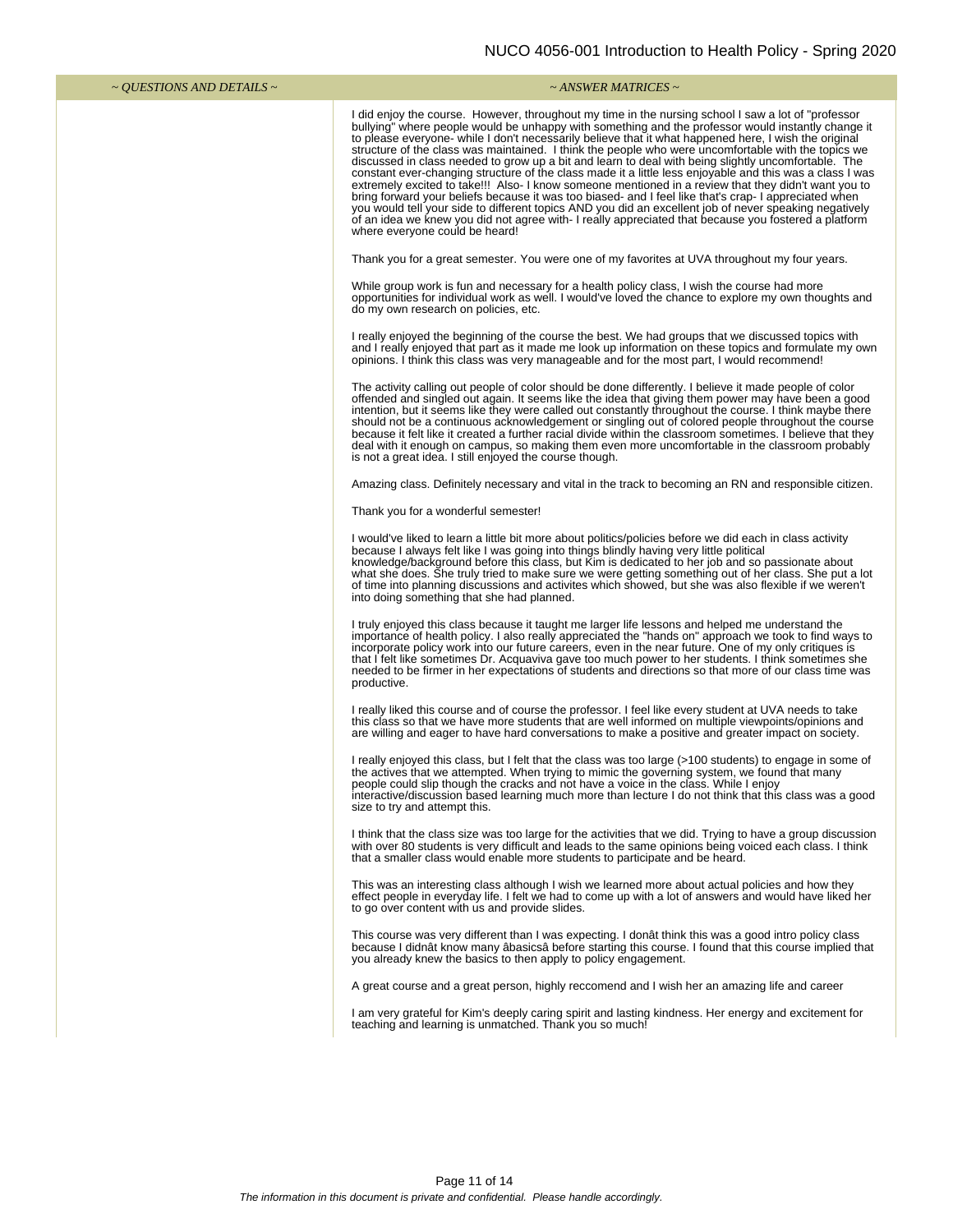|                                            | <b>DOO 4000 001 INTOGGCTON TO HUGHIT I OINCY</b><br>אט∠ פו יי יש                                                                                                                                                                                                                                                                                                                                                                                                                                                                                                                                                                                                                                                                                                                                                                                                                                                                                                                                                                                                                                                                                                                                                                                                                                                                                                                                                                                                                                                                                                                                                                                                                                                                         |
|--------------------------------------------|------------------------------------------------------------------------------------------------------------------------------------------------------------------------------------------------------------------------------------------------------------------------------------------------------------------------------------------------------------------------------------------------------------------------------------------------------------------------------------------------------------------------------------------------------------------------------------------------------------------------------------------------------------------------------------------------------------------------------------------------------------------------------------------------------------------------------------------------------------------------------------------------------------------------------------------------------------------------------------------------------------------------------------------------------------------------------------------------------------------------------------------------------------------------------------------------------------------------------------------------------------------------------------------------------------------------------------------------------------------------------------------------------------------------------------------------------------------------------------------------------------------------------------------------------------------------------------------------------------------------------------------------------------------------------------------------------------------------------------------|
| $\sim$ <i>QUESTIONS AND DETAILS</i> $\sim$ | $\sim$ ANSWER MATRICES $\sim$                                                                                                                                                                                                                                                                                                                                                                                                                                                                                                                                                                                                                                                                                                                                                                                                                                                                                                                                                                                                                                                                                                                                                                                                                                                                                                                                                                                                                                                                                                                                                                                                                                                                                                            |
|                                            | I liked it better in the beginning when we had more small group discussions - you couldn't get away<br>with being on your laptop or phone as easily since you had the same group you had to contribute to. I<br>also found myself more engaged and learning more this way. When we had the weird class where we<br>got a bunch of slightly unprofessional emails before hand and Kim preached at us, I had an emotional<br>roller coaster since sometimes she sounded serious and said things I agreed with (i.e. as a society<br>we have a problem if we are too afraid to speak our minds in case a friendship is ruined over<br>someone sharing their thoughts), but then she would also say things that sounded petty and like it<br>was all a joke to her (i.e. to avoid hurt feelings, only I am allowed to talk now. No one else can talk. I<br>will talk at you for 3 hours since this is safest). I wasn't sure if this was a social experiment to see if we<br>would rise up and unite against that and bring back discussions, if it was a mockery, or if she was<br>having legitimate mood swings, or what was going on. Regardless, I lost some respect since this<br>seemed like it was handled immaturely and I couldn't take this class seriously anymore. Sure we went<br>back to some small group discussions, but everyone was pretty tuned out by then and just did NCLEX<br>prep or worked on other things, only doing the bare minimum discussion, since they could get away<br>with it. I think if Kim just stuck with the initial class format and had a more serious discussion about<br>ground rules in the beginning the whole kerfuffle would've never happened and I would've learned<br>more about policy. |
|                                            | Thank you, Kim! You were fantastic and I wish we could have had you for the full semester.                                                                                                                                                                                                                                                                                                                                                                                                                                                                                                                                                                                                                                                                                                                                                                                                                                                                                                                                                                                                                                                                                                                                                                                                                                                                                                                                                                                                                                                                                                                                                                                                                                               |
|                                            | I really loved how you clearly valued everyone as opinion, no matter which side                                                                                                                                                                                                                                                                                                                                                                                                                                                                                                                                                                                                                                                                                                                                                                                                                                                                                                                                                                                                                                                                                                                                                                                                                                                                                                                                                                                                                                                                                                                                                                                                                                                          |
|                                            | very supportive professor                                                                                                                                                                                                                                                                                                                                                                                                                                                                                                                                                                                                                                                                                                                                                                                                                                                                                                                                                                                                                                                                                                                                                                                                                                                                                                                                                                                                                                                                                                                                                                                                                                                                                                                |
|                                            | I wish we had this course earlier in our time at the SON. I do appreciate the perspective we have as<br>4th year students so I feel like the discussions we had in this class (especially the discussion of white<br>privilege, we do not talk about that enough) would have been beneficial earlier in our time but I don't<br>think it would have had such an impact on us without our 4th year perspective. The one thing that I<br>have always hated about my class is that some students do not understand their privilege and how it<br>affects our patients/how our patients may perceive them. They believe being "colorblind" is how they<br>show their solidarity with POC. This class made people uncomfortable which I am happy about. I<br>understand we need to listen to all political perspectives but the sick irony of conservative students<br>feeling uncomfortable about voicing their opinion while sitting next to students of color who<br>experience that feeling constantly at the university and in the world was EXTREMELY infuriating. I<br>know we need to have an environment so that everyone feels they can speak, but conservative<br>students need to understand how their views severely affect their "peers". I greatly appreciated your<br>honesty, your compassion, your knowledge, your story, and your teaching. Please stay the same but<br>please continue making people uncomfortable whether they like it or not.                                                                                                                                                                                                                                                                           |
|                                            | I loved taking this class and wouldn't change a thing about it.                                                                                                                                                                                                                                                                                                                                                                                                                                                                                                                                                                                                                                                                                                                                                                                                                                                                                                                                                                                                                                                                                                                                                                                                                                                                                                                                                                                                                                                                                                                                                                                                                                                                          |
|                                            | Thank you Kim.                                                                                                                                                                                                                                                                                                                                                                                                                                                                                                                                                                                                                                                                                                                                                                                                                                                                                                                                                                                                                                                                                                                                                                                                                                                                                                                                                                                                                                                                                                                                                                                                                                                                                                                           |
|                                            | Challenging in the best ways!!                                                                                                                                                                                                                                                                                                                                                                                                                                                                                                                                                                                                                                                                                                                                                                                                                                                                                                                                                                                                                                                                                                                                                                                                                                                                                                                                                                                                                                                                                                                                                                                                                                                                                                           |
|                                            | I really loved the ideas of this course. One thing that I would change would be some of the classroom<br>group activities. I felt at times, group activities would turn into only one person really researching and<br>the rest of the classroom just sitting and waiting until that one person had the answer. I felt I kind of<br>went off topic/ got distracted at these times and then would re-focus when we brought the entire class<br>back together to discuss.                                                                                                                                                                                                                                                                                                                                                                                                                                                                                                                                                                                                                                                                                                                                                                                                                                                                                                                                                                                                                                                                                                                                                                                                                                                                  |
|                                            | I really wish I couldâve taken a class with Dr. Acquaviva sooner!                                                                                                                                                                                                                                                                                                                                                                                                                                                                                                                                                                                                                                                                                                                                                                                                                                                                                                                                                                                                                                                                                                                                                                                                                                                                                                                                                                                                                                                                                                                                                                                                                                                                        |
|                                            | I learned a lot about other people's viewpoints throughout this course which I am grateful for. I liked<br>talking about important issues with people and sometimes felt like we shied away too quickly from<br>these topics, especially with our small groups. Being a student with a minority opinion numerous<br>times, I would have liked to have more opportunities to explain my stance on policies, which is one<br>thing I did like about the small groups. Additionally, I would have liked to learn in more detail about<br>health policy and the different viewpoints. Most sides how pros and cons and I feel like it would have<br>been beneficial to learn more about that, so we could have a clearer picture of healthcare. Also, I<br>would have liked to learn more about what influenced the formation of healthcare in the U.S. and what<br>influences it today.                                                                                                                                                                                                                                                                                                                                                                                                                                                                                                                                                                                                                                                                                                                                                                                                                                                     |
|                                            | UVA nursing is lucky to have Kim as a staff member and I feel lucky to have had her as an instructor.                                                                                                                                                                                                                                                                                                                                                                                                                                                                                                                                                                                                                                                                                                                                                                                                                                                                                                                                                                                                                                                                                                                                                                                                                                                                                                                                                                                                                                                                                                                                                                                                                                    |
|                                            | I think some folks were uncomfortable with the nature of this course not being lecture and exam<br>based, but I found it incredibly worthwhile. In fact, I wish more courses I had taken in college would<br>have resembled this class. It is realistic to be tasked with projects in which there are too many people,<br>or guidelines are unclear, and in our careers we need to be able to come up with solutions.                                                                                                                                                                                                                                                                                                                                                                                                                                                                                                                                                                                                                                                                                                                                                                                                                                                                                                                                                                                                                                                                                                                                                                                                                                                                                                                    |
|                                            | She is a great professor. However, I wish she discussed more issues pertinent to the hospital<br>environment. For example- race, gender and implicit bias. These are difficult discussions but the<br>patients are confronted with these obstacles everyday.                                                                                                                                                                                                                                                                                                                                                                                                                                                                                                                                                                                                                                                                                                                                                                                                                                                                                                                                                                                                                                                                                                                                                                                                                                                                                                                                                                                                                                                                             |
|                                            | Even though there were very uncomfortable discussions or group work, I think it was important to go<br>through those experiences because it pushed us out of comfort zone which is going to happen in the<br>real world as well. As a result, it gave us a chance to practice handling uncomfortable situations, so I<br>think those were a key part in this class.                                                                                                                                                                                                                                                                                                                                                                                                                                                                                                                                                                                                                                                                                                                                                                                                                                                                                                                                                                                                                                                                                                                                                                                                                                                                                                                                                                      |

Kim is the best professor I've ever had at the School of Nursing, and she cares so much about her students. Her actions prove that, and she treats everyone equally and equitably. This course is designed to make you questio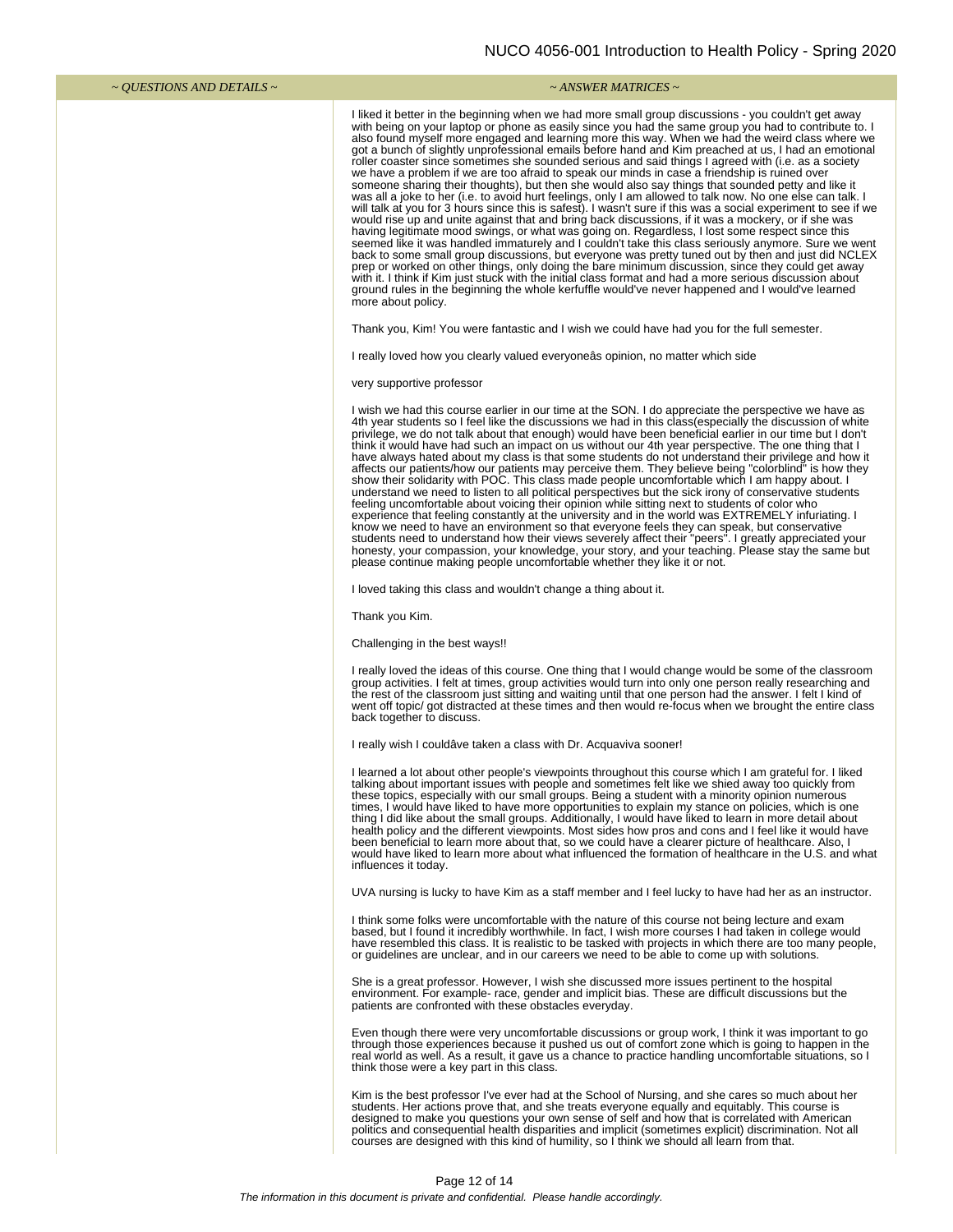| ~ QUESTIONS AND DETAILS ~ | $\sim$ ANSWER MATRICES $\sim$                                                                                                                                                                                                                                                                                                                                                                                                                                                                                                                                                                                                                                                                                                                                                                                                                                                                                                                                                                                                                                                                                                                                                                                                                                                                                                                                                                                                                                                                                                                                                                                                                                                                                                                                                                                                                                                                                                                                                                                                                                                                                                                                                                                                                                                                                                            |
|---------------------------|------------------------------------------------------------------------------------------------------------------------------------------------------------------------------------------------------------------------------------------------------------------------------------------------------------------------------------------------------------------------------------------------------------------------------------------------------------------------------------------------------------------------------------------------------------------------------------------------------------------------------------------------------------------------------------------------------------------------------------------------------------------------------------------------------------------------------------------------------------------------------------------------------------------------------------------------------------------------------------------------------------------------------------------------------------------------------------------------------------------------------------------------------------------------------------------------------------------------------------------------------------------------------------------------------------------------------------------------------------------------------------------------------------------------------------------------------------------------------------------------------------------------------------------------------------------------------------------------------------------------------------------------------------------------------------------------------------------------------------------------------------------------------------------------------------------------------------------------------------------------------------------------------------------------------------------------------------------------------------------------------------------------------------------------------------------------------------------------------------------------------------------------------------------------------------------------------------------------------------------------------------------------------------------------------------------------------------------|
|                           | I enjoyed this course and the topic of health policy. I think it allowed us to open up as a class and<br>have some tough conversations.                                                                                                                                                                                                                                                                                                                                                                                                                                                                                                                                                                                                                                                                                                                                                                                                                                                                                                                                                                                                                                                                                                                                                                                                                                                                                                                                                                                                                                                                                                                                                                                                                                                                                                                                                                                                                                                                                                                                                                                                                                                                                                                                                                                                  |
|                           | I know it was hard for some of us to open up but I really like the idea of these discussions I just wish<br>we had them earlier in our nursing school so we would feel more comfortable addressing some of<br>these issues.                                                                                                                                                                                                                                                                                                                                                                                                                                                                                                                                                                                                                                                                                                                                                                                                                                                                                                                                                                                                                                                                                                                                                                                                                                                                                                                                                                                                                                                                                                                                                                                                                                                                                                                                                                                                                                                                                                                                                                                                                                                                                                              |
|                           | I would highly recommend this course to anyone, not just nursing students, who wish to learn more<br>about health policy.                                                                                                                                                                                                                                                                                                                                                                                                                                                                                                                                                                                                                                                                                                                                                                                                                                                                                                                                                                                                                                                                                                                                                                                                                                                                                                                                                                                                                                                                                                                                                                                                                                                                                                                                                                                                                                                                                                                                                                                                                                                                                                                                                                                                                |
|                           | This class started off a bit rocky because of the intense divide in American politics which permeated<br>our class. After a little bit of talk therapy amongst our cohort though, everyone saw that, while our<br>political beliefs may differ, we all remain good humans that want to help people (we may just have<br>different ideas of what that looks like). I wish we had these conversations earlier in our nursing career.                                                                                                                                                                                                                                                                                                                                                                                                                                                                                                                                                                                                                                                                                                                                                                                                                                                                                                                                                                                                                                                                                                                                                                                                                                                                                                                                                                                                                                                                                                                                                                                                                                                                                                                                                                                                                                                                                                       |
|                           | Liked the group discussions/work, but groups were always too big. Groups of 5-6 would be good<br>sizes                                                                                                                                                                                                                                                                                                                                                                                                                                                                                                                                                                                                                                                                                                                                                                                                                                                                                                                                                                                                                                                                                                                                                                                                                                                                                                                                                                                                                                                                                                                                                                                                                                                                                                                                                                                                                                                                                                                                                                                                                                                                                                                                                                                                                                   |
|                           | I would like to start off by saying Professor Acquaviva was an amazing person and she was one the<br>most caring professor I have ever had. She tried a lot of ways to make our class engage and learn. I<br>really appreciate your passion and hard work, thank you! In terms of the course, I really did not learn<br>a whole lot from this class because of how burned out I am (we are) as 4th year student. It was<br>obvious that only around 15 students were actually interested in the class and engaged in all those<br>activities. I was one of the students who sat in the back, and we were all constantly very annoyed and<br>angry by how "useless" and "long" this class was. I absolutely disliked every single seconds I was in<br>this class because of the content, not because of the professor. If this class was not taught in the last<br>semester and after a 3 hours class already, I feel like students, including me, would be more<br>engaged. Despite how much I hate exams/ quizzes, I know the only way for me (a burned out<br>student) to learn the materials is to make it strict lecture. I have talked to couple of my peers in the<br>class, it was definitely the only way to get the majority of the students to learn the material if nursing<br>school thinks this is a useful class for BSN prepared nurses. I just feel like the nursing school is<br>wasting professor Acquaviva's time and energy to teach a bunch of students who had no intention to<br>learn. I personally think this class should 100% be an elective, because it will attract students who are<br>actually passion about health policy and the discussion will be a lot more interesting. I apologize for<br>how me and the majority of the class acted in this class, I understood we were not engaging and you<br>needed to guide us like some first graders. But nursing school really needs to revise the necessity of<br>this class or else professor Acquaviva would need to teach our class strict lecture base. I would also<br>like to add that we were annoyed with every single classes we had this semester, because a lot us<br>felt like nursing school couldn't come up with any useful classes for us to take, so the nursing school<br>threw us random classes, gave us busy work to stretch it out. |
|                           | n/a                                                                                                                                                                                                                                                                                                                                                                                                                                                                                                                                                                                                                                                                                                                                                                                                                                                                                                                                                                                                                                                                                                                                                                                                                                                                                                                                                                                                                                                                                                                                                                                                                                                                                                                                                                                                                                                                                                                                                                                                                                                                                                                                                                                                                                                                                                                                      |
|                           | Kim is a fabulous professor and amazing addition to the UVA SON family. She is so kind and<br>personable. This is a really tough class to teach because of how close our class is and how influential<br>peer pressure is and I don't think the school could have picked a better person to teach it. I think it<br>would be cool though to instead of taking one day to do the bill creation but allow the students the<br>entire semester to work on creating a bill. I really appreciated how open Kim was to feedback and<br>listening to students. I think she did her best to really engage all students not just the students who<br>are more outspoken in our class. I would suggest though not starting out in assigned groups though<br>that we work with for a bunch of classes but change who we talk to each week and leave the first<br>group for the video project. I also think it would be fun if we could see the videos on the last day of<br>class (that is what we do in our pharm class and it's SO much fun)                                                                                                                                                                                                                                                                                                                                                                                                                                                                                                                                                                                                                                                                                                                                                                                                                                                                                                                                                                                                                                                                                                                                                                                                                                                                                                      |
|                           | Kim is wonderful! Truly one of the most wonderful people I have ever met. Like I said, I walked into<br>this course uneasy because I am a more conservative individual. I donât agree with her on a majority<br>of political issues, but she has shown me that despite this disagreement, I can still find a person to be<br>a lovely human being. And even if I got nothing else out of this course, that was such an important<br>lesson for me to learn! Even though I donât agree with many of her views, she made me feel valued<br>and heard and lâm thankful that I gave her a chance to prove me wrong, because she did.                                                                                                                                                                                                                                                                                                                                                                                                                                                                                                                                                                                                                                                                                                                                                                                                                                                                                                                                                                                                                                                                                                                                                                                                                                                                                                                                                                                                                                                                                                                                                                                                                                                                                                         |
|                           | I think my only observation about the class is that the path of the class changed several times at the<br>beginning as a few students, for a lack of a better word, complained about their discomfort with some<br>of the truths they were facing about the world they live in. I don't think I would have been as<br>accommodating to that but I recognize why Kim is the professor and I'm the student. She responded<br>with grace and was appparently well received by those students who were a little butthurt. I have no<br>doubt that will be a common theme amongst many of the nursing students to come through this<br>course as we really don't have this type of exposure or *true* education in our program. I appreciated<br>it even when it was hard and I am thankful for it because it opened my eyes and made me more<br>comfortable engaging in conversations that I would've previously shuttered away from because I<br>didn't feel like I knew what to do. So thank you, Kim, you are a phenomenal person and one that gives<br>me hope for the future.                                                                                                                                                                                                                                                                                                                                                                                                                                                                                                                                                                                                                                                                                                                                                                                                                                                                                                                                                                                                                                                                                                                                                                                                                                                           |

I learned the most during the interactive discussions. The lecture and project based portions of the class felt like busywork and I did not learn much from them because I was more focused on completing the activity the meaning behind what I was learning as we did in discussions.

Politics is not something that I enjoy talking about, so I was nervous coming into the class.<br>Additionally, I was afraid that we would be lectured at for 3 hours and I knew that I would not be able<br>to pay attention for tha Kim was very fair in talking about politics. Although she shared her bias's, she never made anyone else feel bad about theirs.